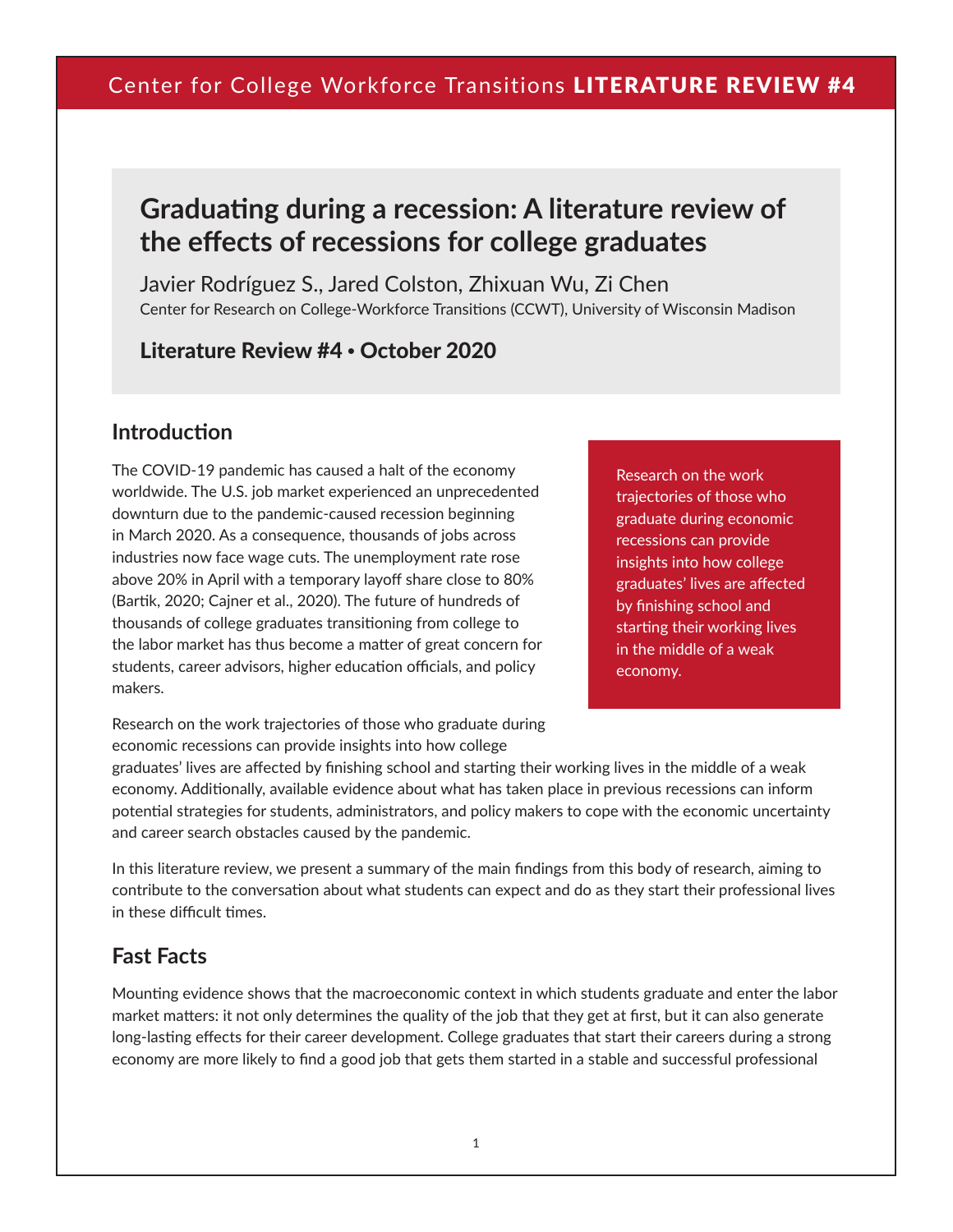career (Schwandt and von Wachter, 2019). Graduates that enter the job market during an economic recession often face worse prospects for their earnings, promotion opportunities and future employment (Oreopoulos et. al, 2012). Below, we list the key findings that resulted from this review:

- On average, a one percent increase in the rate of unemployment at the time of graduation leads to between two and four percent less in annual earnings in the first year out of college. In practice, individuals who enter the labor market in a recession, when the unemployment rate increases by 3-4 points, earn between six and sixteen percent less than their peers who graduate in a strong economy (Schwandt and von Wachter, 2019; Oreopoulos et al., 2012; Kahn, 2010; Altonji et al., 2016; Genda et al., 2010).
- Annual earnings losses in the first year out of college occur because individuals who graduate in a recession, in general, have a hard time finding full-time work. As the search for jobs takes longer for them, the total earnings they make in a year decreases. Another reason is that, on average, they receive lower hourly wages for their work. Recessions do not necessarily affect the ability of new labor market entrants to find a job right out of college.
- Despite these losses, college graduates perform much better than individuals without a college degree. The effects of unemployment at labor market entry on first-year earnings of college graduates are nearly half of those for workers with a high school degree or workers who have some college education but did not obtain a degree. All in all, college graduates are less affected by the circumstances of the economy at the onset of their careers (Schwandt and von Wachter, 2019).
- The negative effects of the unemployment rate at graduation usually disappear within 5-7 years. These effects usually dissipate within 3-5 years for students who graduate from majors with high expected returns, and can last for up to 10 years for students with degrees from lower return majors (Altonji et al., 2016).
- Effects dissipate because, within the first 4-5 years of work experience, graduates that start their careers in a weak economy switch to increasingly higher quality employers that pay better and are better matches for their level of skill. Then, along with economic recovery and through professional growth, college graduates continue to experience earnings increases (Oreopoulos et al., 2012).
- Postsecondary enrollment increases during economic recessions, in general. For recent college graduates, the likelihood of enrolling in graduate school increases during a recession (Foote and Grosz, 2020; Johnson, 2013).
- Regarding other outcomes, graduating in a recession has the effect of delaying marriage and having kids for men. This finding does not hold for women. In the long-run, asset building seems to not be affected by economic recessions (Kawauchi and Kondo, 2020; Maclean et al., 2016).
- Graduating in recessions may have effects over individuals' health, but causal relationships are difficult to establish. Some evidence suggests that increased unemployment has an accumulated effect on mortality and life expectancy, where reductions in life expectancy are observed for individuals that enter the labor market during weak economic conditions. A recession labor market entrant may also adopt unhealthy behaviors, such as smoking or drinking, but these associations remain to be further explored (Maclean, 2013; Hessel and Avendano, 2013).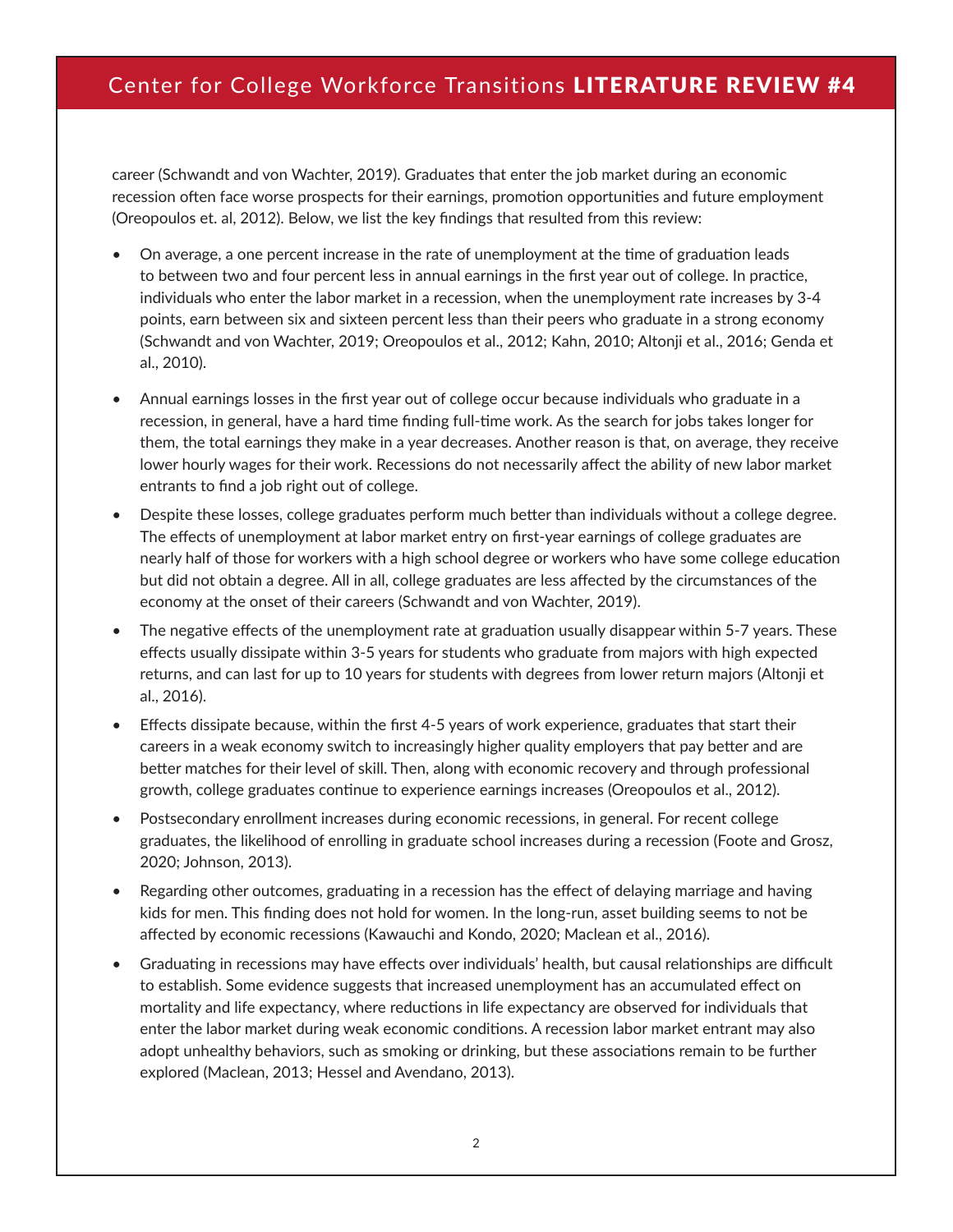#### **Overview**

A growing literature is concerned with the consequences of starting a career as a young adult in a weak economy. Comparing different cohorts of college graduates, studies find that those finishing school in periods of economic recessions –when unemployment is high and jobs are scarce– exhibit worse labor market indicators immediately after graduation and later in life, compared to graduates from prosperous years.

The most immediate effect of a weak economy on new graduates is self-evident. Graduates entering the job market in a recession find less jobs available to choose from, likely choose a job that is less than a perfect match for them, and/or accept a lower wage compared to what they would otherwise receive.

Recessions, however, do not last forever. Eventually, more jobs become available, and unlucky graduates who started their working lives at jobs that are not initially good matches for their level of skill can move to better positions that come with higher pay and more chances for upward mobility.<sup>1</sup> However, it is not clear whether these opportunities to move to better jobs are either available to all, or good enough to make up for the losses individuals incur during recessions.

In sum, while the immediate effects are clear, the long-term effects of graduating in a recession are less apparent. The literature reviewed here discusses the nature and magnitude of these short- and long-term effects, whether they affect all recession graduates equally, how exactly they are realized, and how this general source of socioeconomic inequality affects other aspects of young workers' lives.

Eventually, more jobs become available, and unlucky graduates who started their working lives at jobs that are not initially good matches for their level of skill can move to better positions that come with higher pay and more chances for upward mobility.

This review is organized in five sections. In the first section we briefly describe our approach to searching and systematizing the literature. We also include a few preliminary notes about the overall approach that the literature takes, highlighting the general approach researchers adopt for the presentation of findings.

The second section dives into the effects of entering the labor market during an economic recession on young workers' earnings, wages and employment prospects. We describe what have been identified as the initial effects of the "shock" of starting a working career during times of high unemployment, the extent to which these effects dissipate after a few years of work experience, and how different individuals may experience different effects given their college major.

Looking at trajectories of young workers as they switch to increasingly better employers, Oreopoulos et al. (2012), for instance, define the quality of employers based on their firm size, median firm wage, and total amount spent on workers' compensation.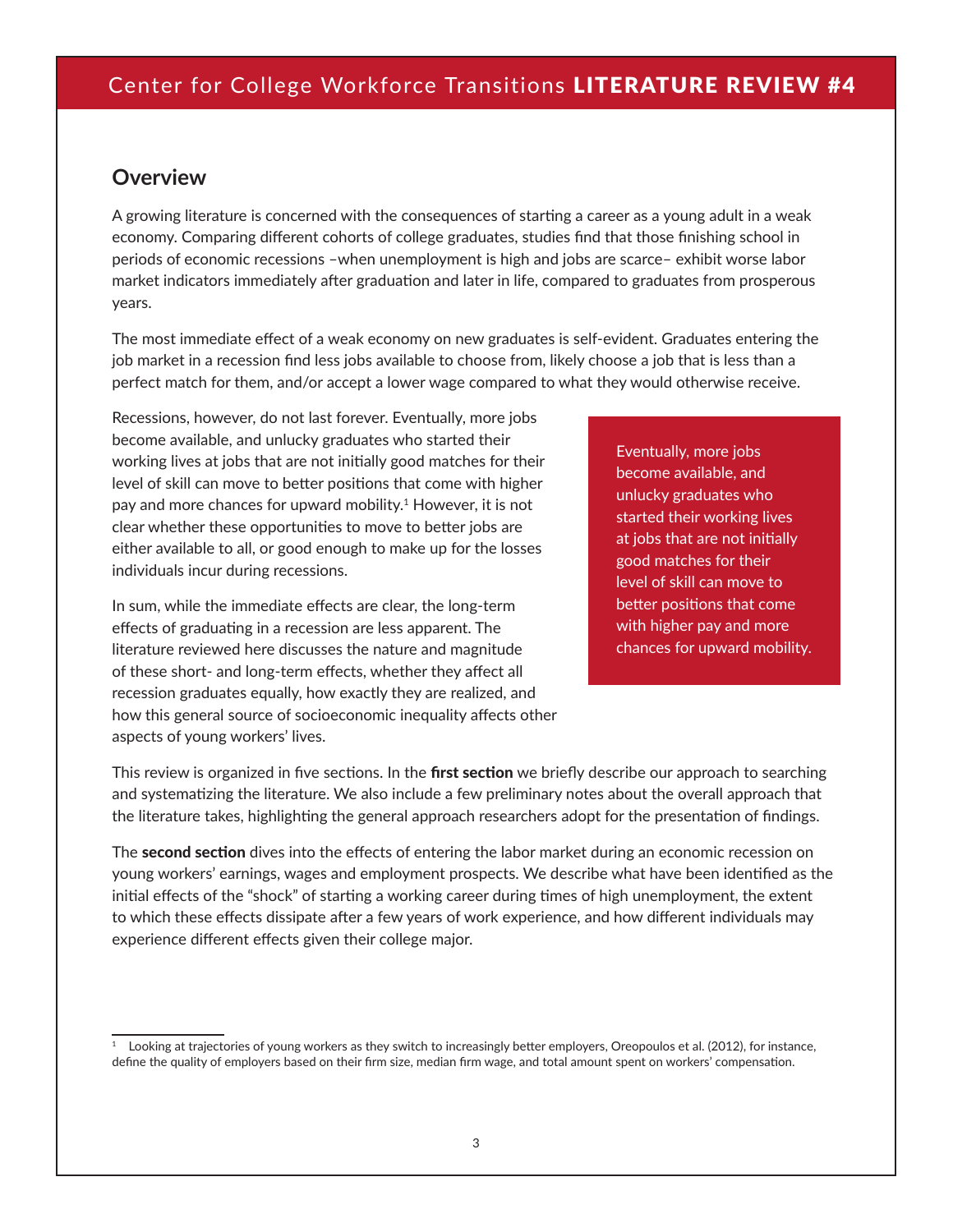In the **third section** we review the consequences of graduating in a recession for other aspects of people's lives. We cover the effects of recessions on postsecondary school enrollment; on demographic trends in marriage, family formation, and asset building; and on individuals' health outcomes in midlife.

In the **fourth section** we briefly describe the nature and consequences of the Great Recession of 2007-09, a period of economic downturn that was particularly severe compared to previous recessions, and contrast the severity of the current 2020 recession caused by the COVID-19 pandemic with the Great Recession. We note that the consequences of these two recent periods of economic turmoil remain under scrutiny.

Taking stock of the findings reviewed, the **fifth and final section** discusses some practical implications of this research and highlights strategies worth considering for young workers entering the labor market as the global COVID-19 pandemic develops.

#### **1. The Available Evidence on the Effects of Recessions for College Graduates**

Conceptually, the study of the consequences of entering the labor market during a recession belongs to the more general study of hysteresis as it applies to unemployment dynamics in economics – that is, the study of how unemployment effects persist after the causes initially giving rise to those effects are removed (Clark and Summers, 1982). In this review we adopted a narrow view, focusing specifically on the shock of high unemployment at labor market entry, associated with recessions, for individuals who graduate from college.

#### Literature search and selection criteria

We conducted a literature search for academic papers specifically focusing on the relationship between economic recessions and observable outcomes for individuals in the domains of earnings, wages, employment, enrollment in postsecondary education, demographic trends in family formation, and health. Our approach to searching the literature involved a combination of systematic searches based on key terms using academic search engines and databases, and snowball searching where we included the most relevant references from papers previously identified. The academic databases that our search covered include the Web of Science, Project MUSE, Eric EBSCO and JSTOR. In addition to these databases, we targeted specific journals we believed would focus on recession outcomes for college graduates.

As a note on terminology, throughout this document we use terms that are consistent with those used in the literature. We use the terms "recession", "economic downturn" and "bad economy" somewhat interchangeably, with specific mentions to rapid increases in unemployment whenever this clarification is needed. We started our search with these terms and identified a total of 13 relevant papers, pertaining to the effects of recessions in the United States on cohorts of college graduates since the 1980s. We expanded our search, keeping the following three criteria in mind, and identified 22 additional papers.

First, as recessions are, by definition, periods of rapid increases in the national unemployment rate and decreases in the population employment rate as identified, for instance, by the National Bureau of Economic Research (e.g. Hoynes et al., 2012), we extended our search in order to include key terms (e.g.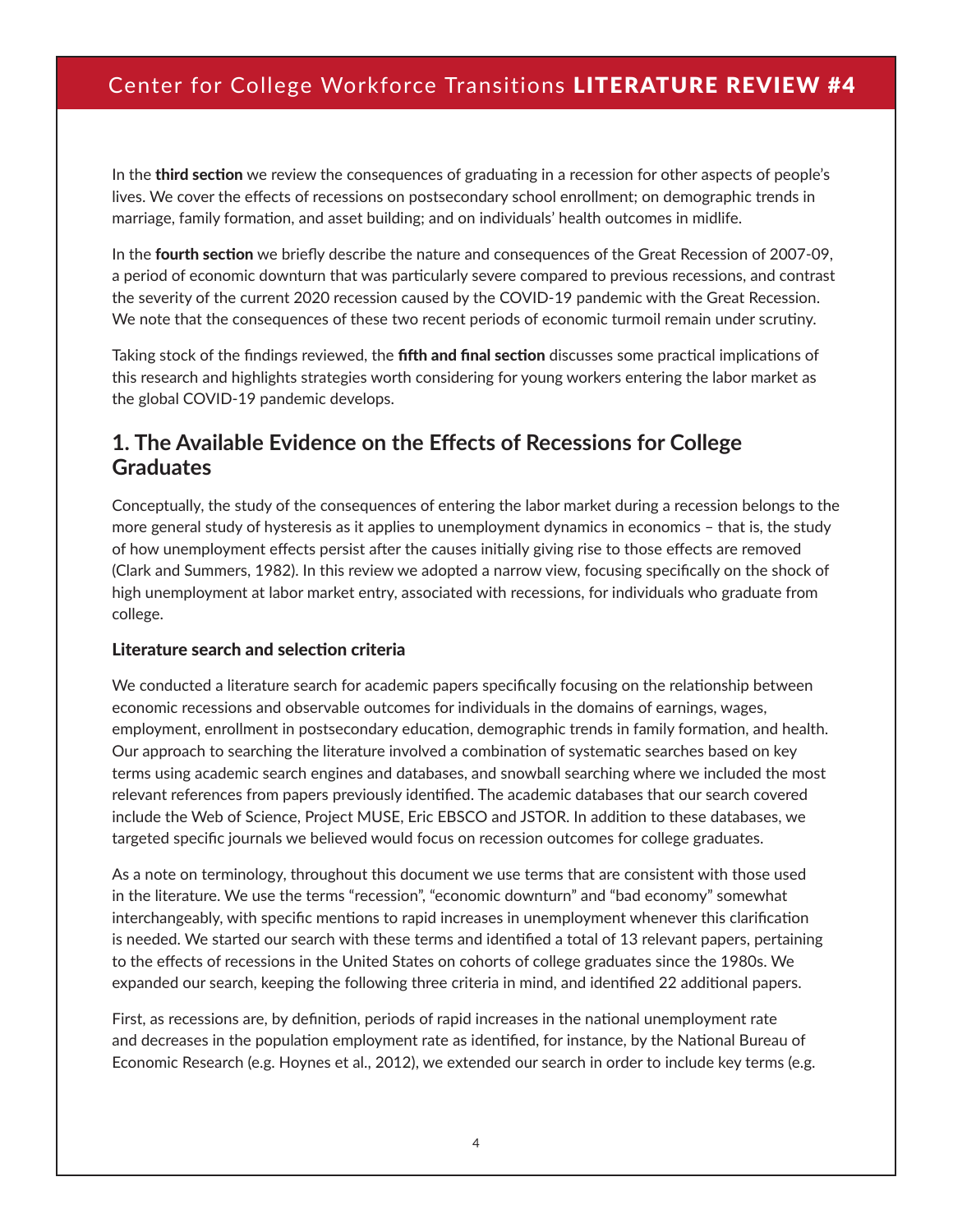"high unemployment", "economic contraction") referring to macroeconomic conditions in the labor market in general.

Second, since the current review focuses on the effects of recessions on college graduates who predominantly experience the effects during transitions to the workforce, another criteria for our search included the notion of "labor market entry", broadly considered equivalent to the time of college graduation in the literature. Although some of the reviewed papers investigated workers in general, we contextualize the findings pertaining to people graduating from college and entering the labor market, specifically.

Finally, we narrowed our search to studies conducted in the United States, dealing with recent economic cycles, and pertaining to U.S. college graduates. Although several international studies focusing on the recession effects on college graduates using cross-national samples or in countries other than the United States were also included in the present review, our analysis is primarily within the context of the U.S. higher education system, economy, and labor market.

| <b>Outcome</b>                           | <b>Number of</b><br>articles |
|------------------------------------------|------------------------------|
| Earnings and wages                       | 17                           |
| Employment, probability of full-time job | 13                           |
| Postgraduate enrollment                  | 8                            |
| Marriage, childbearing, asset building   | 5                            |
| Health outcomes                          | 5                            |

**Table 1. Effects of graduating in a recession: articles reviewed by type of outcome** 

*\*Note: All papers addressing employment outcomes overlap with those addressing earnings losses.*

#### Methodological notes

A few preliminary notes about the overall methodological endeavor in this literature are in order. Research in this field is comparative in nature. Comparisons are established across time, between groups of people who graduate at different times during periods marked by different macroeconomic conditions. The demographic notion of "cohort" is central to this research agenda. Cohorts are analytical units for the study of social change and, as one foundational paper establishes, "successive cohorts are differentiated by the changing content of formal education, by peer-group socialization, and by idiosyncratic historical experience" (Ryder, 1965, pp 843).

The core of this body of research is to establish differences in outcomes between cohorts that are otherwise similar, isolating the effect of the external shock caused by the macroeconomic conditions that they are exposed to when they start their working lives. In this sense, when the literature talks about "losses", for example, in annual earnings, it means losses compared to what would have otherwise been expected considering the earnings of those who did not suffer the exogenous shock of being exposed to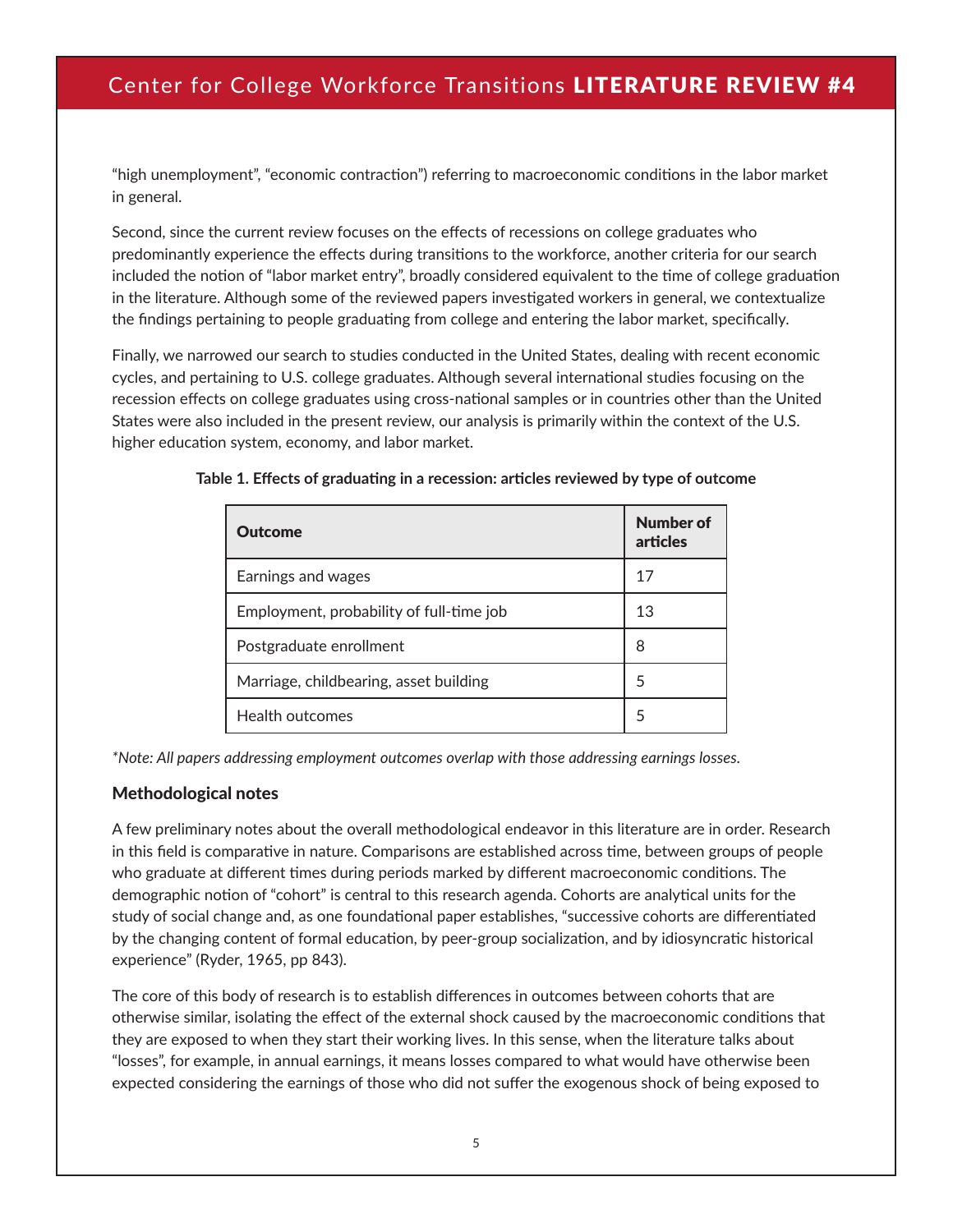high unemployment when they graduated and started working. We make this point clear throughout this review. Similarly, when the literature discusses how affected cohorts "catch up" with their counterparts, it refers to how the negative effects of the initial shock dissipate over time and the earnings or employment trajectory of recession graduates become similar to that of the more fortunate individuals who graduated in better macroeconomic circumstances.

While the short-term effects of recessions are easier to observe, long-term effects require time to pass in order to be realized and identified. The United States has had four official recessions in recent history, before the COVID-19 pandemic: 1981-82, 1990- 91, 2001, and 2007-09 (Hoynes et al., 2012; Mishel et al., 2012). The standard approach in the literature is to exploit the temporal variation in macroeconomic conditions, using the national or state-level unemployment rate series over many years, and relate it to the aggregate outcomes observed in the successive cohorts

While the short-term effects of recessions are easier to observe, long-term effects require time to pass in order to be realized and identified.

of students that have graduated from college and started a job over the years. As a result, findings in this literature are typically identified as average effects, where a given increase in unemployment is associated with a particular outcome at the cohort level. We make this explicit throughout this review when discussing research findings.



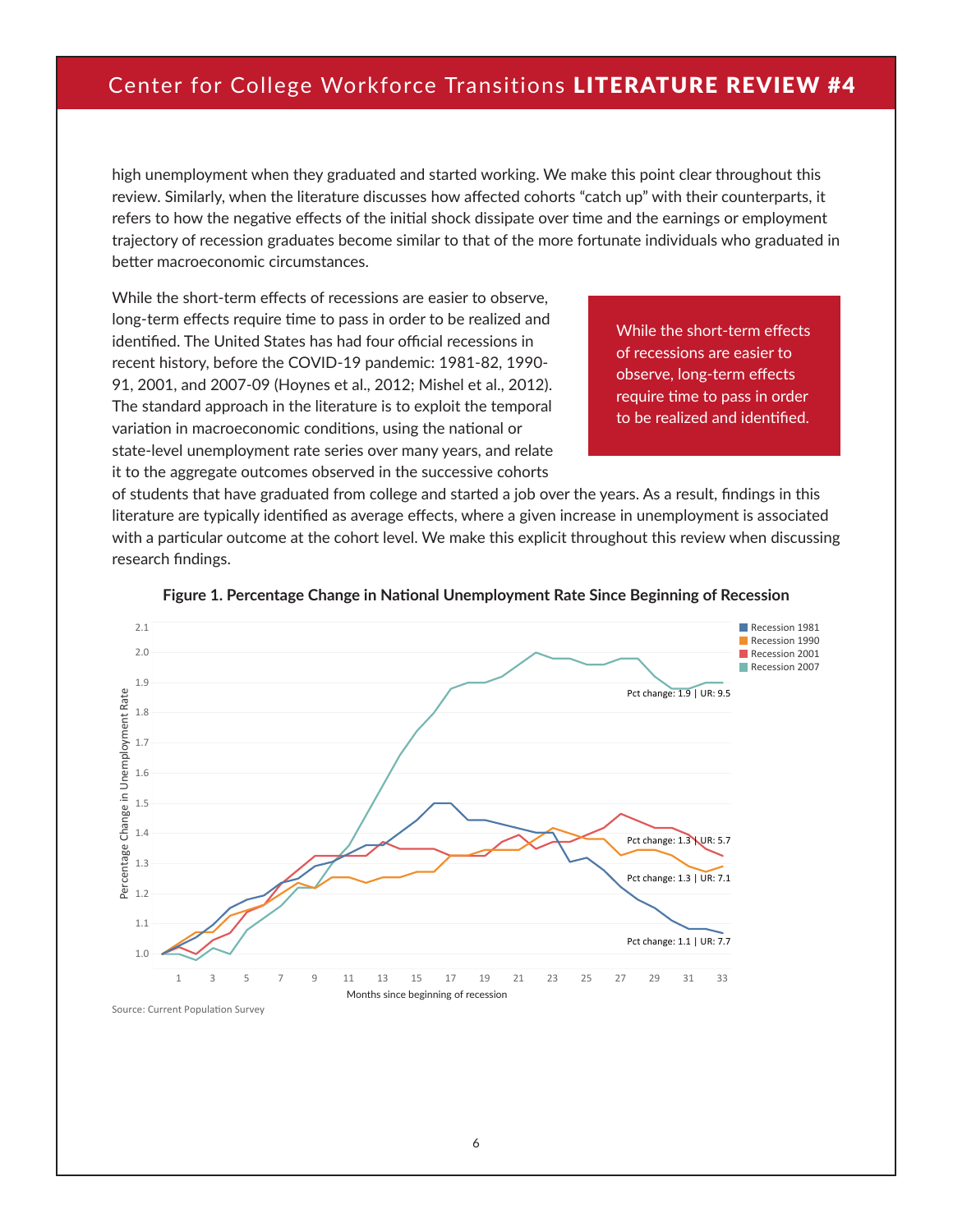One implication of this use of data is that the notion of "average effects" does not capture specific effects for particular recessions. Recessions are similar in structure but not in magnitude or causes, and certainly not similar in the period of recovery that follows them (Figure 1). We dedicate particular attention to the findings pertaining to specific recessions, and specifically mention the effects of the Great Recession of 2007-09, which are still examined and discussed in this field.

#### **2. Recession effects on college graduates' earnings, wages and employment**

Research in this literature has focused on whether a "bad economy" – understood as a period of economic contraction, when job availability decreases across industries and the rate of unemployment increases– affects the compensation that new graduates are offered at their starting positions, their ability to get a job, and their ability to secure full-time employment. Furthermore, pointing to differences in labor market outcomes between recession graduates and those who graduate in times of prosperity, studies in this literature examine if these starting differences dissipate over time as workers switch to better paying jobs, or if they remain as permanent losses over the course of workers' careers. In this section, we present a review of the main findings of this body of research.

#### Effects on post-graduation earnings

Graduating and finding a job during an economic recession directly affects young workers' earnings at the beginning of their working careers. Studies have found that, on average, a one percent increase in the rate of unemployment at the time of graduation leads to between two and four percent less in annual earnings for new workers in the first year of their working life. In practice, this means that individuals who graduate and enter the labor market in a recession, when the unemployment rate increases by 3-4 points, earn between six and sixteen percent less than their peers who graduate in a strong economy.2 This difference in annual earnings in the first year out of college has been observed empirically, given the unemployment rate increase of around four percentage points that occurred in the 1981-82 and 2007-09 recessions, the two largest recessions in recent decades prior to the COVID-19 pandemic.

Graduating and finding a job during an economic recession directly affects young workers' earnings at the beginning of their working careers. Studies have found that, on average, a one percent increase in the rate of unemployment at the time of graduation leads to between two and four percent less in annual earnings for new workers in the first year of their working life.

<sup>&</sup>lt;sup>2</sup> Although estimates between studies are difficult to compare because they use different methodologies or focus on different cohorts, multiple studies converge around somewhat similar results. The differences described here correspond to the range of results reported in multiple studies. At the lower bound, workers experience an initial loss in earnings of about 6% for a 3-point increase in the local unemployment rate (Oreopoulos et al., 2012). Other estimates suggest that workers who graduate in a recession, when the unemployment rate is four percentage points higher, report annual earnings that are 11.8% lower in their first year (Altonji et al., 2016); and that a one percentage increase in the local unemployment rate leads to 3.8% less earnings for workers, in general, with between 1 and 3 years of experience in the labor market, and 1.8% less earnings for college graduates in particular (Schwandt and von Wachter, 2019). Focusing exclusively on white males during the 1981-82 recession, one study found that recession graduates reported up to 16-20% less earnings in their first year out of college (Kahn, 2010), a substantially larger effect compared to other studies in the field. For context, the effects estimated in the North American countries are larger than those identified in other places. Brunner and Kuhn (2014) estimated that a one percent increase in unemployment leads to less than 1% decrease in starting wages, on average, for Austrian workers. Choi et al (2020) also found effects of less than 1% in earnings for Korean workers affected by the Asian financial crisis.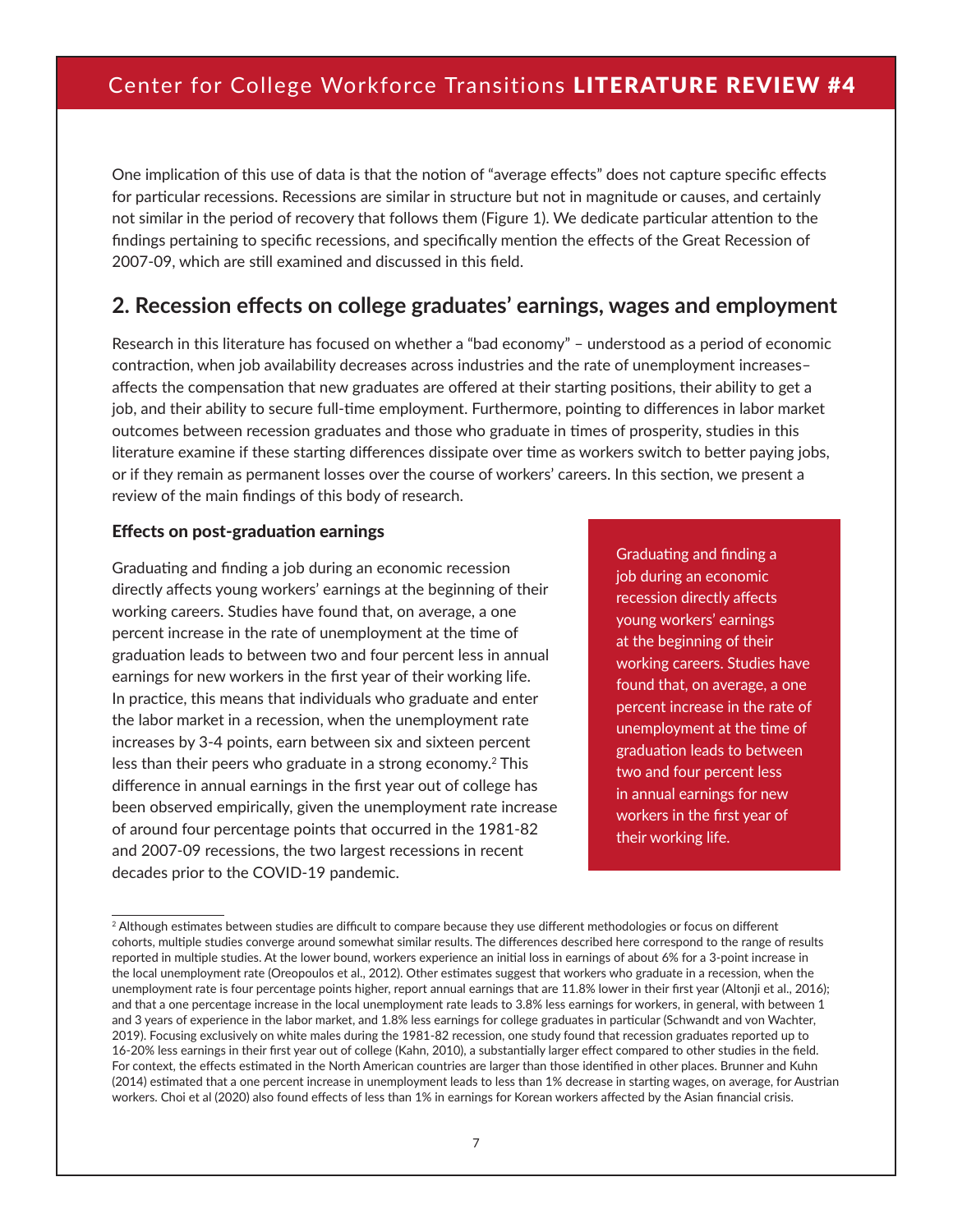Two main reasons explain this loss of earnings during the first year of work: individuals who graduate in a recession work less than year-round full-time jobs and/or receive lower hourly wages for their work. Recession graduates, on average, take a longer time in their initial job search. In other words, they spend more time looking for a job in recession times, and less time in full-time employment in their first year as a whole. Recessions do not necessarily affect the ability of new labor market entrants to find a job – studies do not find that the probability of being employed in the first year of work is any different between recession graduates and their more fortunate counterparts (Altonji et al., 2016; Genda et al., 2010; Kahn, 2010; Kondo, 2015).

The notion of working "full-time" is determined by the number of weeks worked per year or by the number of hours worked in a typical work week reported by recent graduates for their first year of work experience. Estimates for this outcome vary to some extent as different studies use different metrics. For instance, estimating the probability of working a full-time job, Altonji et al. (2016) found that a college graduate entering the labor market in a large recession (that is, when unemployment increases around four percentage points) was 6.6% less likely to secure full-time employment than someone who graduated in times of average unemployment. This effect is, in fact, sizable considering that the authors analyzed a sample where about 87% of workers were employed full-time. Similarly, Genda et al. (2010) found that a one percent increase in unemployment at graduation was associated with individuals with a college education being nearly 2% less likely to report full-time employment in their first year out of college.

Evidence is more mixed when looking at the effective number of weeks worked or hours per week. Kahn (2010) found that white males who graduated in years of low unemployment reported working about three weeks more per year than those who graduated in years of high unemployment. Other evidence is more tenuous. For instance, Schwandt and von Wachter (2019) showed that a one percentage increase in the unemployment rate led to 1.5% fewer weeks worked per year for workers in general, but found no statistically significant effects for workers with a college degree. Genda et al. (2010) found very small effects of the unemployment rate on hours worked per week (less than an hour less of work). However, this estimate is likely upwardly biased as the authors restricted their sample to only workers who were employed in the week of reference and therefore were able to report a certain number of work hours.<sup>3</sup>

The second reason that explains the loss in earnings for individuals who graduate in a recession is the lower wage per hour that they get paid during their first year out of college. Schwandt and von Wachter (2019) indicated that, on average, college graduates with 1-3 years of work experience got paid about 1% less in hourly wages for every 1% increase in unemployment at graduation –thus, recession graduates receive between 3-4% lower hourly wages. This is consistent with Altonji et al. (2016), who found that in a recession cycle where unemployment increased by four percentage points, college graduates received, on average, 4.3% less in hourly wages.

<sup>&</sup>lt;sup>3</sup> Genda et al. (2010) used the March supplement of the Current Population Survey, which includes the question of how many hours a worker worked "last week". By construction, this survey design leaves out the number of hours of those who were unemployed during the reference week.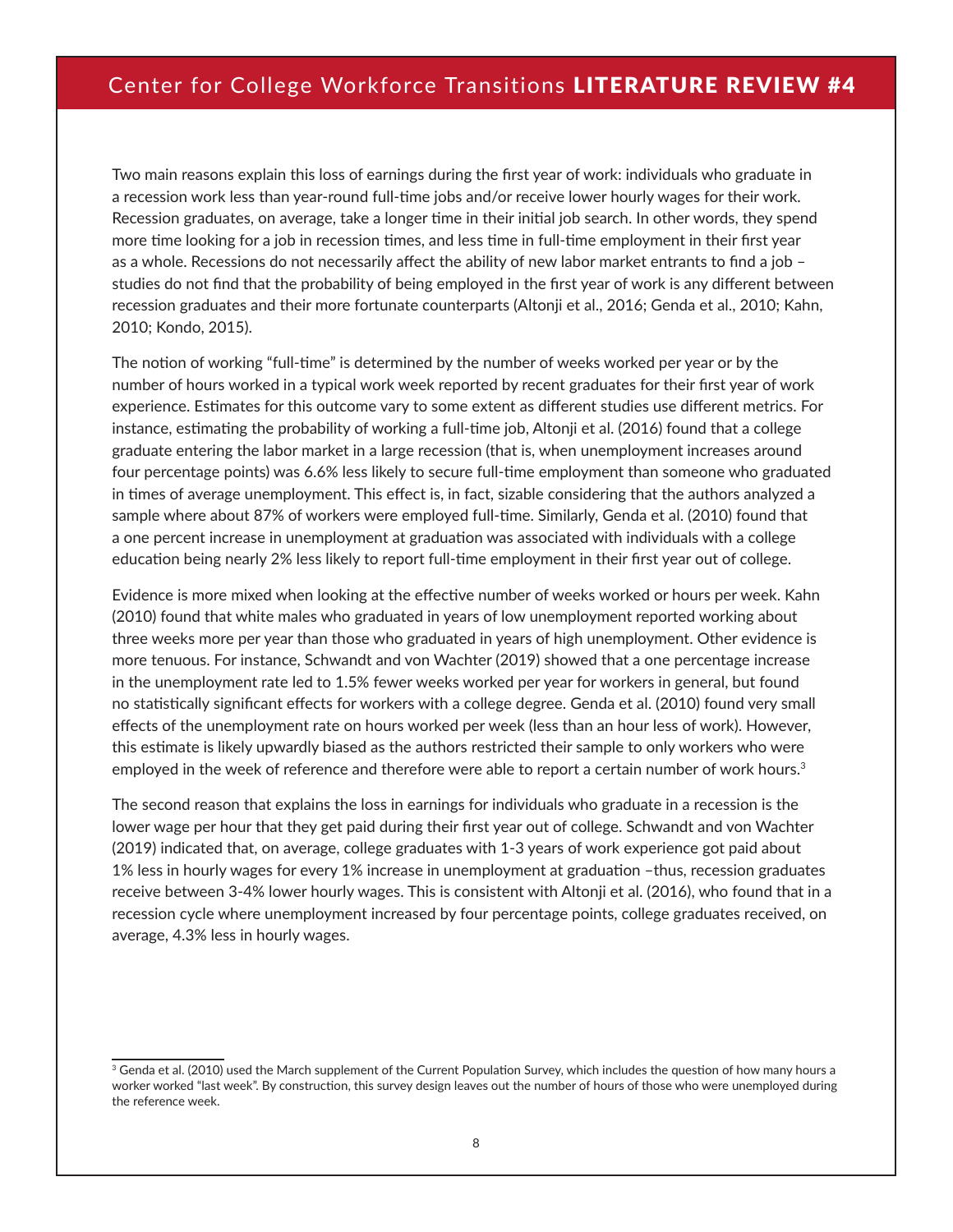In sum, the available evidence for recent decades suggests that students who graduate and start their working careers in a recession year typically earn less in their first year out of college than they otherwise would if they graduated in a period of economic prosperity. Compared to non-recession graduates, individuals who start their working career in recession years earn between 6% and 10% less in their first year out of college. This difference has been estimated to be up to 16-20% for some of the graduates that were particularly hard-hit by the recession of the early 1980s. This loss in earnings does not occur because recession graduates are more likely to be unemployed in their first year. Rather, it occurs because they are not able to work as much as their counterparts: they take longer to find a job, work less hours per week in their first-year job, or work part-time jobs. Another reason is that they often receive lower hourly wages for the work they do because of the economic downturn.4

While these observed losses in earnings during the first year out of college are significant, it is necessary to put these differences in perspective. Economic recessions affect all workers across the earnings distribution, but college graduates are substantially less affected than individuals who enter the labor market with less than a college degree (Speer, 2016). Across studies, the observed effects of unemployment on first-year earnings of college graduates are nearly half of those for workers with a high school degree or some college education. Schwandt and von Wachter (2019) and Genda et al. (2010) found effects of 1.5-1.8% less earnings in the first year for college graduates, and of 3.1- 3.6% less for workers with lower education credentials. All in all, college graduates are less affected by the circumstances of the economy at the onset of their careers.<sup>5</sup>

This loss in earnings does not occur because recession graduates are more likely to be unemployed in their first year. It occurs because they are not able to work as much as their counterparts: they take longer to find a job, work less hours per week in their first-year job, or work part-time jobs. Another reason is that they often receive lower hourly wages for the work they do because of the economic downturn.

Economic recessions affect all workers across the earnings distribution, but college graduates are substantially less affected than individuals who enter the labor market with less than a college degree.

As an additional note on the heterogeneity of these effects, a few studies have focused specifically on the different effects across gender and race. Kondo (2015) finds that the effect of entering the labor market with high unemployment on annual earnings for men is significant and similar in size compared to other studies in the field. However, the author finds no statistically

<sup>4</sup> Other outcomes for affected new entrants include a higher likelihood of being in poverty, receiving Medicaid or participating in social assistance programs (Schwandt and von Wachter, 2019).

 $5$  Research also showed that college graduates were more geographically mobile and that their likelihood to move to a given state in the United States is determined, in part, by the perceived macroeconomic conditions of such state. Wozniak (2006) found that a one standard deviation improvement in local labor market conditions (that is, a lesser rate of unemployment) can be associated to 5-15% higher likelihood of moving to a given state for college graduates. These findings are consistent with those of Kawaguchi and Kondo (2020), who argue, similarly, that greater geographic mobility among college graduates provides a buffer for this group.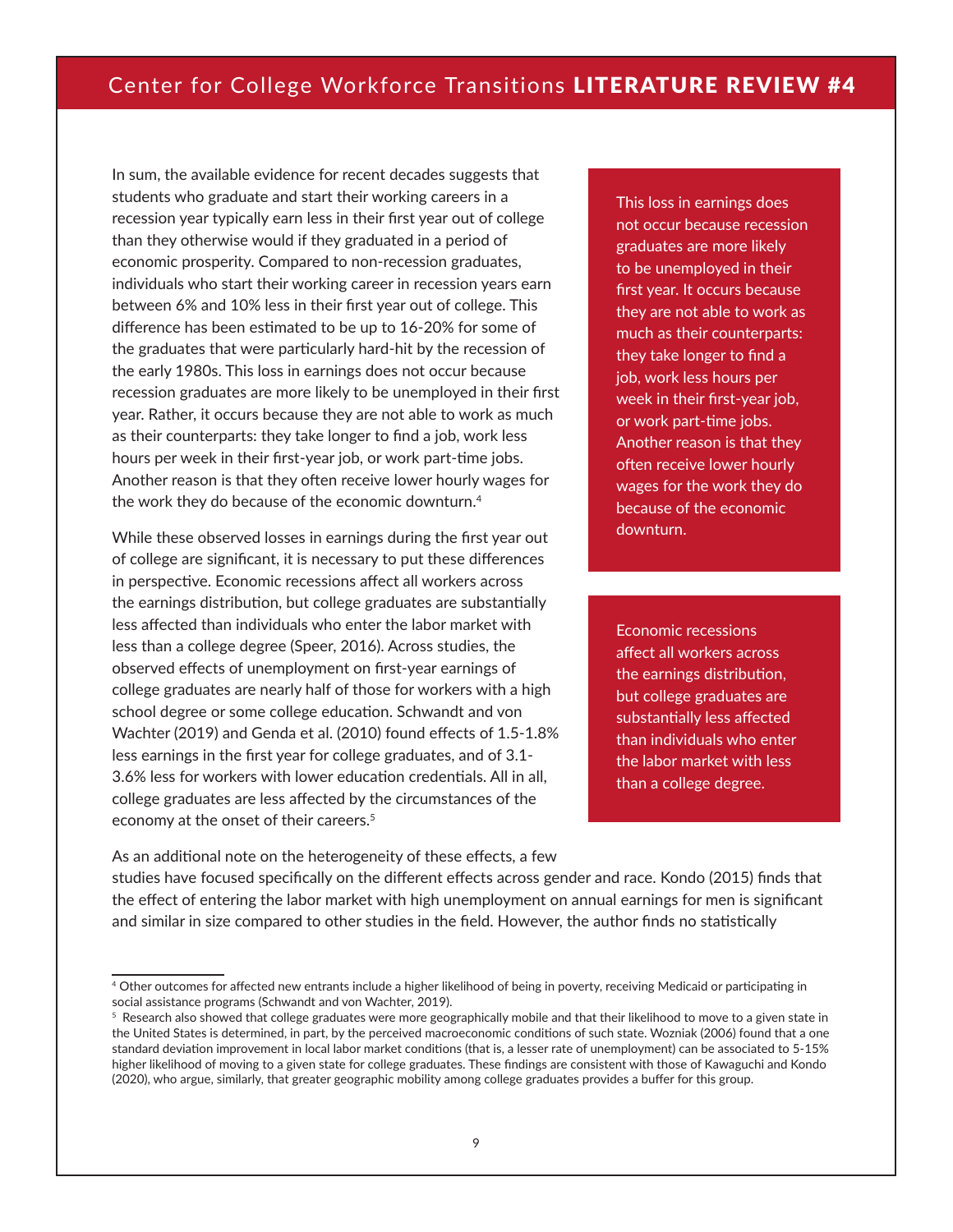significant effects for women. Similarly, Schwandt and von Wachter (2019) find that the effects for men (estimated at around 4.3% less annual earnings) are larger than for women, which are estimated at around 3.2%. Nonwhite workers are found to be decidedly more affected that white workers in these studies. The comparison found in Schwandt and von Wachter (2019), for instance, shows that while white workers experience a loss of 3.8% in annual earnings, the loss for nonwhite workers is of about 4.4%.

#### Declining effects over time

A central question in this literature concerns the extent to which the negative effects observed in the first year out of college dissipate over time as the economy recovers and individuals move to better-paid jobs. In other words, the question is whether recession graduates are able to "catch up" with their peers after a few years into their working careers.

This question is predicated on two classes of models that depict the likely trajectory of a worker over time. First, "job mobility" models indicate that a large proportion of the wage growth that workers experience in their life occurs during the first ten years of their labor market experience (Topel and Ward, 1992). This growth is mostly driven by workers moving between employers and finding increasingly better-paying opportunities in the first few years of their careers. In this way, the job mobility framework predicts that workers climb up the job and wage ladders, despite their starting circumstances.

On the other hand, "human capital accumulation" models suggest that workers' advancement depends, in part, on the investments in firm-, career- or task-specific skills that workers make in their first working years (Gibbons and Waldman, 2006; Jovanovic, 1979). Individuals that get started in a bad economy are likely to be employed in a position that is not appropriate for their skill level ("mismatched") or remunerated less than they otherwise would, and this bad starting position does not allow them to invest in productive skills that can pay off later in their career. In this way, the human capital accumulation framework allows for the possibility that the initial effect in the first year becomes a more persistent disadvantage over time. Taking a long-term perspective, research in this field provides insights into what happens to the trajectories of recession graduates.

Studies overall suggest that the negative effects of the unemployment rate at graduation disappear within 5-7 years. Altonji et al. (2016) estimated that recession graduates reported about 11% less annual earnings in their first year as a consequence of graduating when the unemployment rate was four percentage points higher than average. After three years of labor market experience, the difference between recession and non-recession graduates' earnings was only about 4%. By year seven, the difference was no longer observed. Similarly, Schwandt

Studies overall suggest that the negative effects of the unemployment rate at graduation disappear within 5-7 years.

and von Wachter (2019) identified that the difference of 1.8% less earnings in the first three years of work experience (for a one percentage increase in unemployment at graduation) decreased to 1.4% less within 4-5 years, and virtually disappeared within 6-7 years. Genda et al. (2010) found no effect after 4-6 years for workers with at least some college education (Figure 2).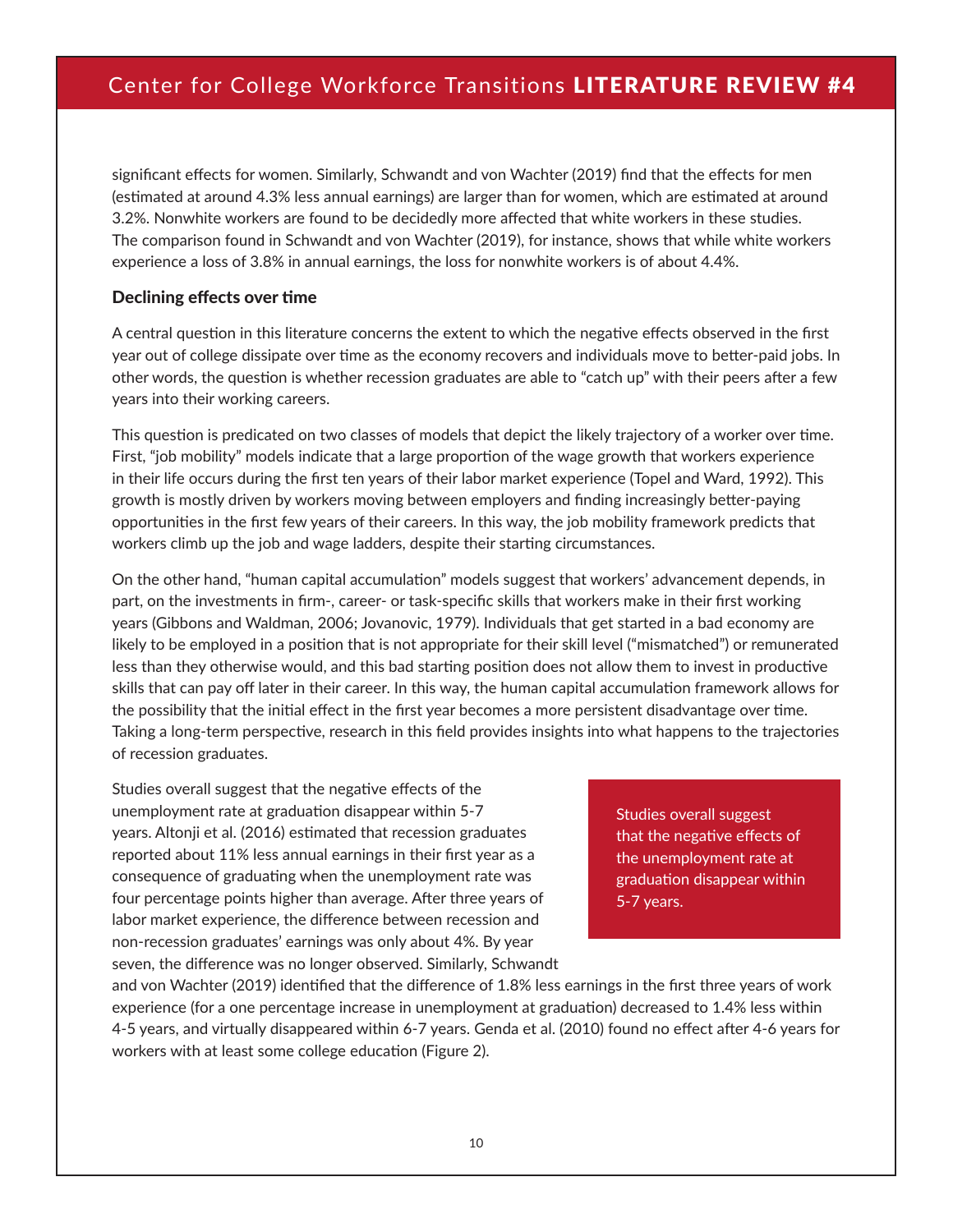

obtained from Table 3, pp. S376; Genda et al. (2010), estimates obtained from Table 6, pp. 177 and multiplied by 4 for comparability; Oreopoulos et al. (2012), estimates obtained from Table 1, pp. 12 and multiplied by 4 for comparability; Schwandt and von Wachter (2019), estimates obtained from Table 4, pp. 188 and multiplied by 4 for comparability.

The only exception to this pattern was presented by Kahn (2010) who found particularly large and persistent effects for white males who graduated in the middle of the 1981-82 recession. According to the author, considerable differences for the examined cohorts remained after 10 years of entry to the labor market (about 4% less earnings), and non-trivial differences were still observed even after 15 years (almost 3% less earnings). These findings stand out and are unique in this literature. Virtually all other studies identified considerably less persistent effects.

Here, again to put things in perspective, it should be noted that college graduates exhibit a different pattern compared to other labor market entrants. While the negative impact on earnings of the first-year shock have been found to fade away after 5-7 years for college graduates, most studies have found more persistent effects for workers without a college degree.

Schwandt and von Wachter (2019) found that the initial shock amounts to about 1.8% less earnings per one percent increase in unemployment for those with 1-3 years of labor market experience. As noted before, the effect was 3.6% and 3.1% less earnings for workers with a high school degree or some college, respectively. Within 4-5 years of work experience, the effect identified remained about 2.6-2.8% less earnings for these two groups – about twice the effect for college graduates at the same level of labor market experience (Figure 3). The authors found significant effects still after 6-7 years and, at 8-10 of work Workers with a college degree in the past have generally been able to overcome early stage disadvantage posed by starting their career during a bad economy within 5-7 years, whereas workers without a college degree experience more persistent effects of this initial disadvantage for up to 10 years. Such findings are referred to as the "scarring" effects of unemployment on workers' careers.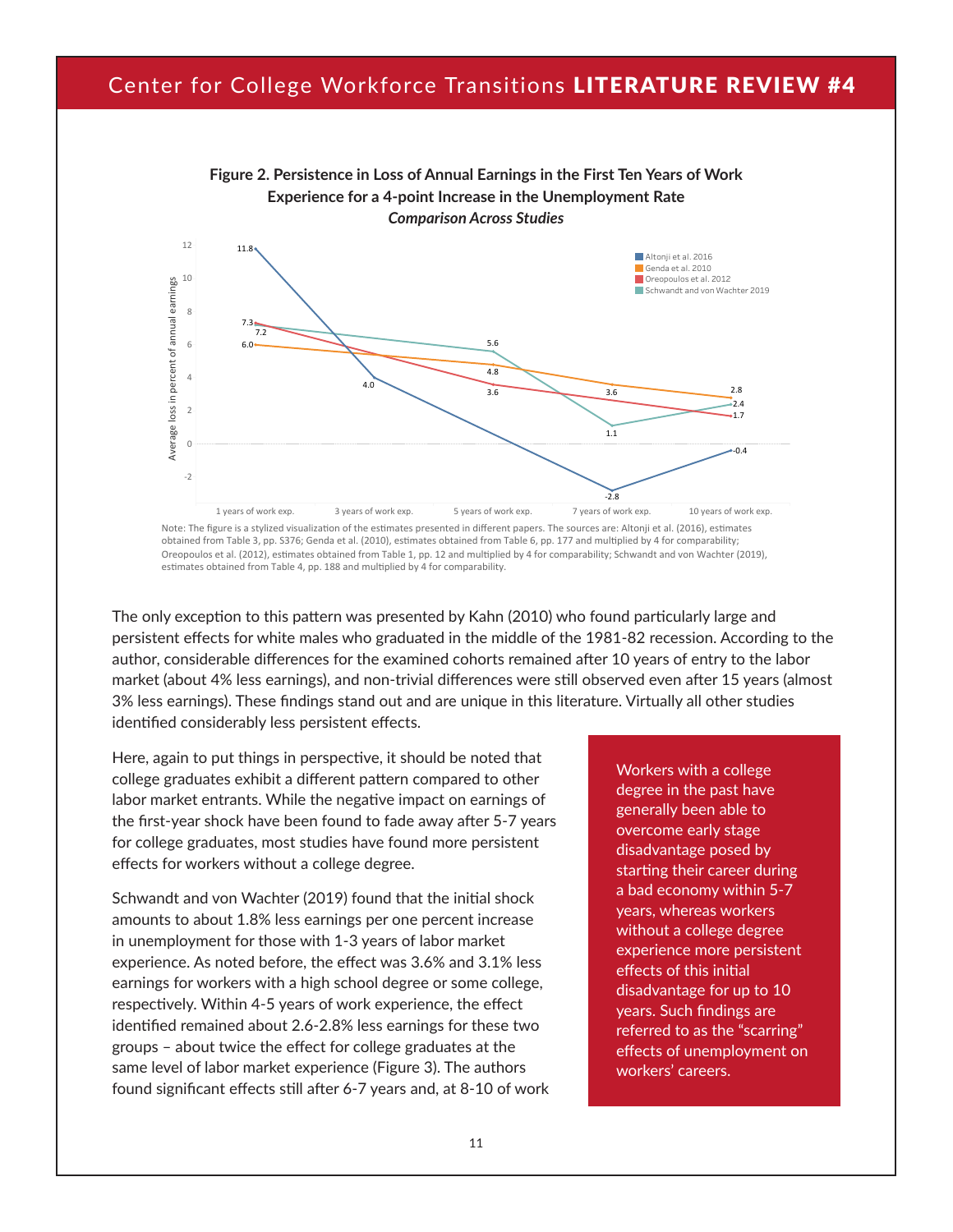experience, workers with a high-school degree or some college still reported annual earnings that were depressed by about 1% (Schwandt and von Wachter, 2019).

In sum, workers with a college degree in the past have generally been able to overcome early stage disadvantage posed by starting their career during a bad economy within 5-7 years, whereas workers without a college degree experience more persistent effects of this initial disadvantage for up to 10 years. Such findings are referred to as the "scarring" effects of unemployment on workers' careers.

#### **Figure 3. Percentage Loss of Annual Earnings per One Percent Increase in Unemployment Rate at Labor Market Entry, by Education Group**



*Traince Endy, by Eddedtion Group*<br>Trajectories During First Ten Years of Work Experience Indecentes Buring First for Tears of Horn Experience

#### Mechanisms behind the fading effects over time

As noted earlier, standard job mobility and job search models suggest that, at the beginning of their careers, workers move a lot between employers, upgrading to better jobs and experiencing considerable increases in earnings (Topel and Ward, 1992). Human capital accumulation models also allow for the possibility of advancement, where workers invest in productive skills that pay off in their industry, firm or occupation (Gibbons and Waldman, 2006). Empirical research has contributed to better understand the exact ways in which unlucky recession graduates "catch up" with the earnings of their lucky, non-recession peers.

Oreopoulos et al. (2012) exploited a rich university-employer-employee matched administrative dataset that contained information for cohorts of college graduates in Canada between 1976-1995, and provided a detailed examination of the early years of graduates' careers.<sup>6</sup> Consistent with the expectation of an initial "mismatch", the authors found that graduates who entered the market during times of high unemployment

 $6$  Although this study pertains to Canada and not the United States, its findings about the effects of recessions on earnings are very similar in magnitude to those found for US cohorts of college graduates in other studies.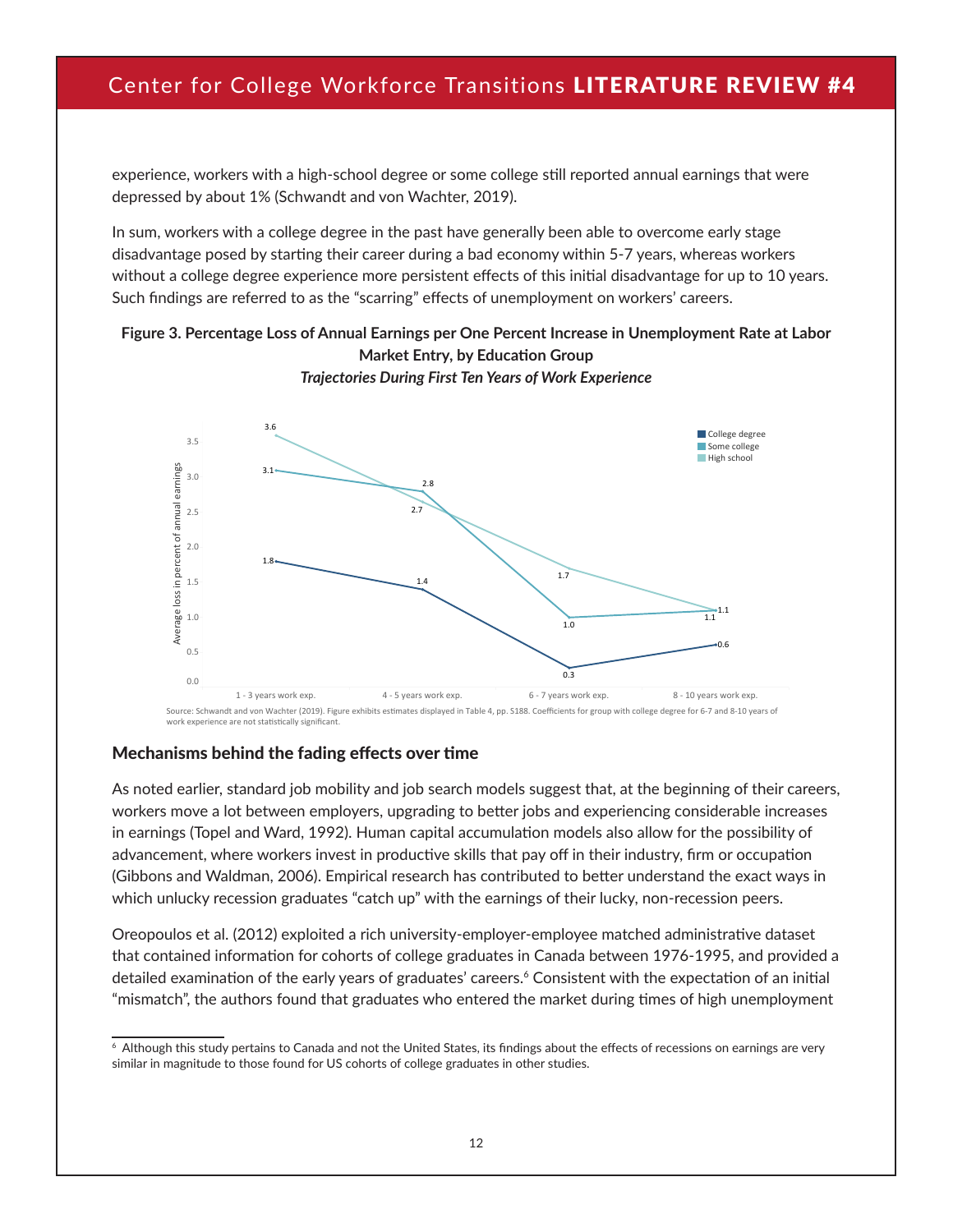were more likely to be employed by firms that were smaller, paid less for labor in general, and offered lower median wages to their employees (these were referred to as "lower quality employers").7 But the authors found that firm quality for college graduates improved quickly. In general, college graduates switched to increasingly better employers during their first 4-5 years in the labor market. Then, the fraction of workers switching employers decreased considerably, but the catch up in earnings continued. $8$ 

Taken together, as the authors noted, these findings suggest that the catch up in earnings process occurs in two phases. First, graduates that start their careers in a bad economy find jobs with unsatisfying employers, but tend to switch to increasingly higher quality employers in their first 4-5 years. These are employers that pay better and fit better with their skills and abilities. In this first phase earnings grow rapidly. Then, after they attain better positions at better firms, although college graduates continue to experience increases in earnings in their industry, earnings growth slows down (Oreopoulos et al., 2012).<sup>9</sup>

Two additional observations arise from this research. First, the worse the economic circumstances at the start (that is, the higher the unemployment rate), the worse the mismatch is for graduates, on average, at their starting jobs.10 Therefore, a harder recession implies a larger gap to overcome for all graduates in general. Second, the time to close such a gap by switching to better employers after harder recessions is longer. At some

The catch up in earnings process occurs in two phases. First, graduates switch to increasingly higher quality employers in their first 4-5 years. These are employers that pay better and fit better with their skills and abilities. Then, after they attain better positions at better firms, earnings continue to grow more slowly.

point, switching between employers becomes too costly for young workers, and they stop searching for better matches and remain in their firms, still increasing their earnings, but not fully closing the gap with their counterparts that started at higher quality employers (Oreopoulos et al. 2012). This brings us to the next set of findings in this literature, motivated by one important question: do recessions affect all college graduates equally?

 $7$  An analysis of the economics profession offers further insights into the specific mechanisms explaining how a bad economy at the start affects individuals' productivity and earnings over the long-run by negatively influencing the first job individuals get. In a study comparing the trajectories of economics PhD graduates from top economics departments in the United States, Oyer (2006) observed that equally-ranked PhD recipients start at differently-ranked departments because of cyclical increases and decreases of job openings. Then, because of starting in different departments, similarly ranked PhD graduates' trajectories diverge in their productivity. While those placed at higher-ranked departments are able to produce more because of departments' culture and incentives, their peers who start their jobs at comparatively lower-ranked departments are less productive, despite their similar expected productivity based on observable characteristics.

<sup>&</sup>lt;sup>8</sup> Consistent with this set of explanations, Kwon et al. (2010) showed that new labor market entrants were more likely to be promoted and climb faster to higher ranks when they entered firms in the periods of economic booms.

<sup>9</sup> Focusing on the segmented labor market in Spain, Fernandez-Kranz and Rodriguez-Planas (2018) have shown that this catchup process by switching between employers is largely constrained by labor market institutions. In Spain, where labor and wage regulations are rigid, productive mobility to better firms seems more difficult.

<sup>&</sup>lt;sup>10</sup> The notion of "mismatch" as is used in this literature refers to the mismatch between the skills supplied by college graduates and the skills demanded by hiring firms. During recessions, qualified workers often take positions that would otherwise be filled by less qualified candidates (Liu et al., 2016).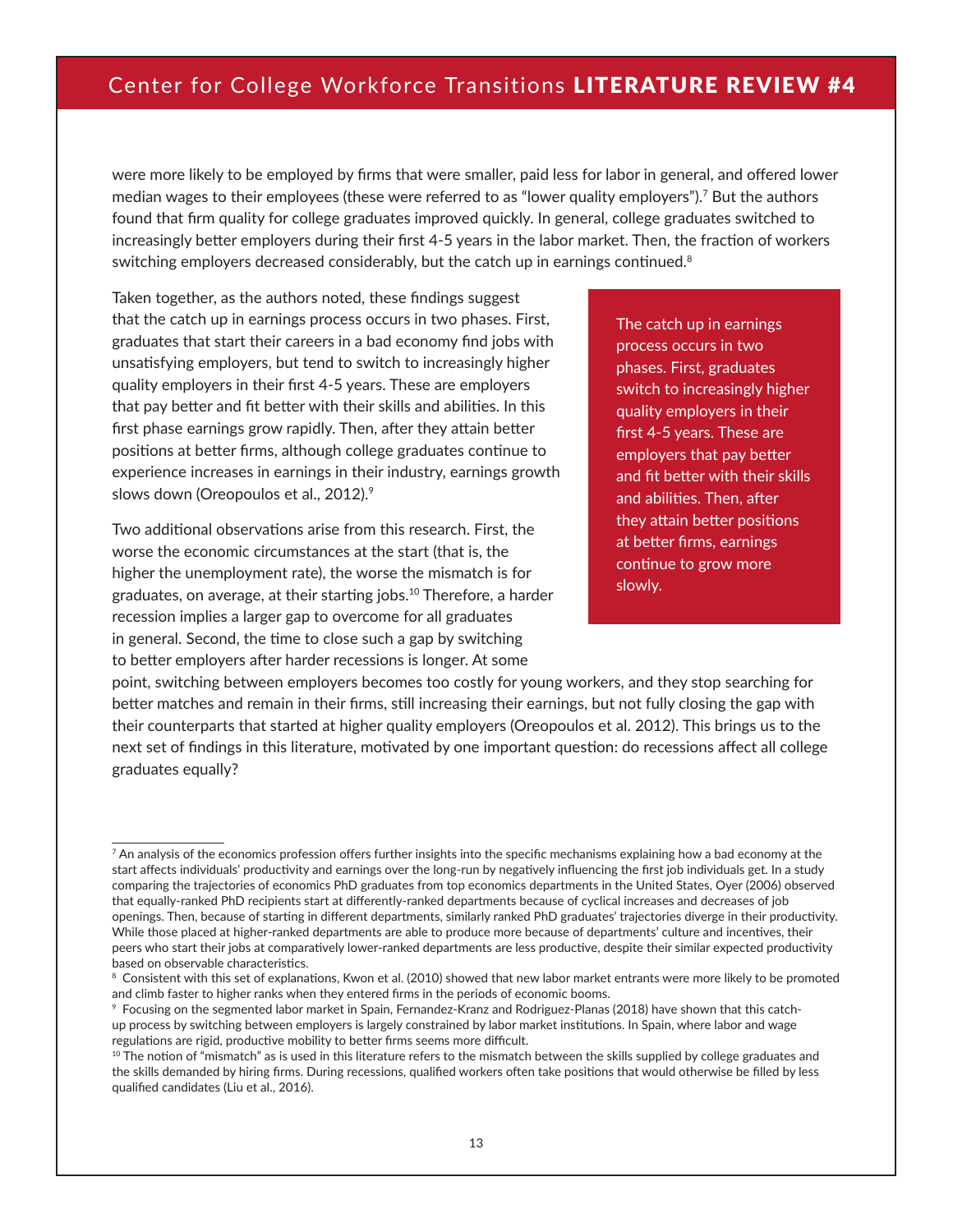#### Differences in recession effects

While college graduates are better-off than workers without a college degree in terms of their ability to recover from the initial shock of a recession, research also shows that there are differences among college graduates in their labor market trajectories. These differences are mainly observed between students from different college majors that, in turn, exhibit different earnings potential.

Comparing different quintiles in the distribution of college graduates based on their predicted earnings by major at the time of graduation, Oreopoulos et. al (2012) showed that graduates in the bottom quintile, on average, reported 2.7% less in earnings in their first year for a one percent increase in the unemployment rate at the time of graduation. Graduates in the middle quintile

While college graduates are better-off than workers without a college degree in terms of their ability to recover from the initial shock of a recession, there are differences among college graduates in their labor market trajectories depending on their major.

reported 2.3% less, and those in the top quintile reported earnings losses of only 1.5% in their first year. The authors' estimate for all graduates in the first year was 1.8% less in annual earnings.

The negative effects of entry conditions on annual earnings are more persistent for graduates with the lowest predicted earnings. At 4-5 years of experience, these graduates reported, on average, about 1.7% less in earnings, and at 10 years of experience, the magnitude of their lost earnings remained, on average, at 1.6%. Graduates in the middle quintile of the predicted earnings distribution reported losses of 1.2% annual earnings at 4-5 years of experience, and the gap in earnings for them disappeared after 10 years of experience (Figure 4). Graduates from the top quintile were on average, able to catch up with the earnings of those who graduated in more prosperous times within five years (Oreopoulos et al., 2012).





Source: Oreopoulos et al. (2012). Figure exhibits estimates displayed in Table 2, pp. 18. Coefficients for earnings for middle and top quintile majors at 9-10 years of work experience are not statistically significant.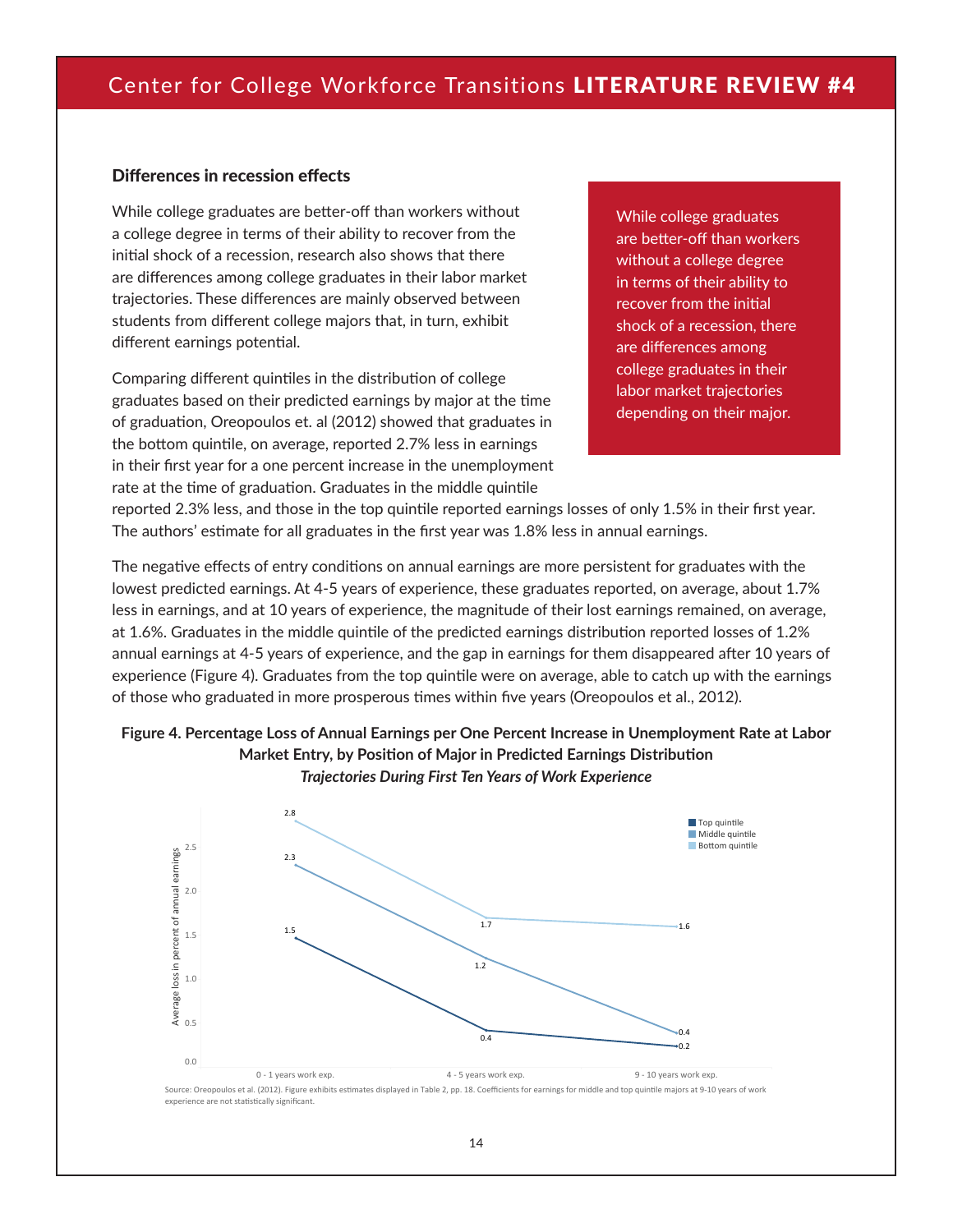Similarly, examining the differences between graduates from different college majors, Altonji et al. (2016) indicated that the negative effects of the shock at graduation on annual earnings were not nearly as large for graduates from high-return majors. On average, students receiving degrees from high-return majors –like Engineering, Chemistry, Finance, or Economics– experienced a loss of earnings in their first year out college of about 6.3% for a large recession, where the unemployment rate increased by four points. The authors' average estimate for all graduates in their first year was 11.8%. After 3 years of labor market experience, the average effect caused by a large recession estimated by the authors was approximately 3.4% less in earnings, but the effect for those graduating from high-return majors dissipated at this level of work experience (Altonji et al., 2016).

These findings suggest that there is some heterogeneity among college graduates. To be sure, college graduates bounce back much faster than their peers without a college degree, in general. However, within the group of college graduates, those who receive degrees from majors with higher earnings returns are, in general, less impacted by the labor market conditions when they graduate, and experience rapid growth in earnings that allows them to catch up with the earnings of non-recession graduates within 5 years.

Finally, a detailed examination of graduates' experiences in the labor market in their first years corroborates the expectations stemming from job search and job mobility models: graduates from high-earning majors were found to be far more likely to switch employers and find increasingly higher quality employers during the first years of their careers. This is the period where they saw their earnings increase rapidly (Oreopoulos et. al., 2012). Studies have found that graduates from lower-return majors take longer or, simply, never quite catch up with the earnings of their non-recession peers.

#### **3. Effects on Postsecondary Enrollment, Family Formation and Asset Building, and Health**

#### Education Beyond College

As job opportunities decrease during recession periods, many workers exit the workforce and find alternatives to employment. One of these alternatives is going back to school and obtaining educational credentials that can put them in a better position later when the economy recovers. In this way, an increased likelihood of enrolling in graduate/professional school or obtaining other postsecondary education credentials is a likely consequence of graduating during recessions.

However, the relationship between increased unemployment and school enrollment, in general, can go in both directions. On the one hand, economic downturns are marked by reductions in family income and assets, which can have negative effects on enrollment for families that cannot afford tuition costs and

other expenses. On the other hand, increased unemployment can have a positive effect on enrollment because the opportunity cost of attending school is significantly reduced during a weak economy.

Empirical studies identifying the net effects of economic downturns have consistently found that increases in unemployment generally have a positive effect on enrollment in postsecondary education. For example, studying the period Increases in unemployment generally have a positive effect on enrollment in postsecondary education.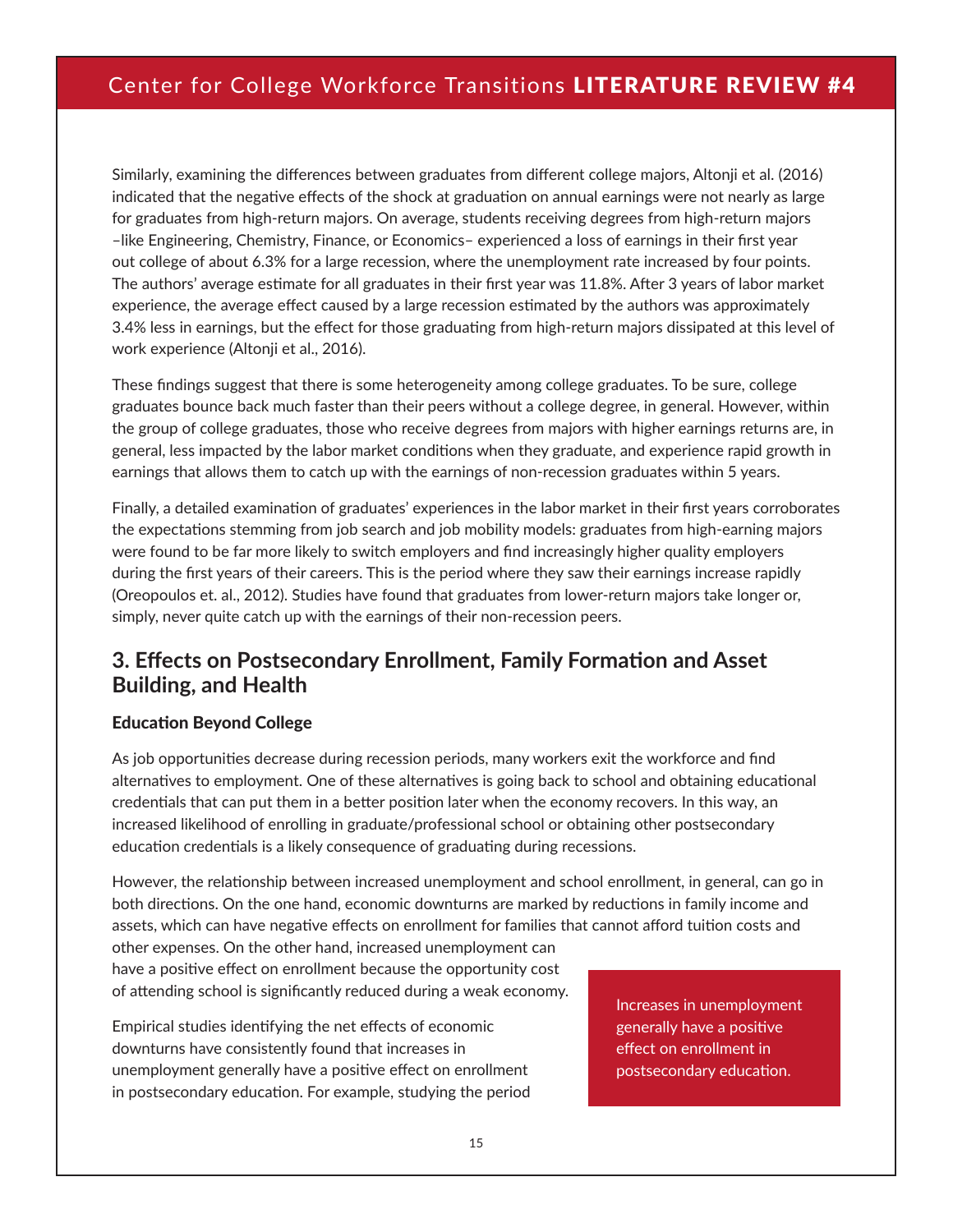between 1968-1988, Dellas and Sakellaris (2003) found that, on average, a one percentage point increase in the unemployment rate was associated with a 2% increase in college enrollment. Increases in postsecondary enrollment during periods of heightened unemployment have been found to be the norm in every economic recession since the 1960s (Long, 2015), particularly for 16-24-year-olds (Bell & Blanchflower, 2011). Conversely, studies have found that periods with strong labor markets tend to be associated with flat or declining enrollment (Clark, 2011).

These trends apply both for individuals who hold no degrees and for individuals who return for graduate degrees. For individuals who do not have a credential, studies have found increases in enrollment in community colleges or other short-term credential programs (Card and Lemieux, 2001; Long, 2004). A recent study by Foote & Grosz (2020), aiming at identifying a causal relationship between increased unemployment and increased enrollment at local community colleges, found that for every 100 workers laid off in a given geographic region, three additional students enrolled at their local community college.

Beyond this general relationship between unemployment and school enrollment, studies have found that, for recent college graduates, the likelihood of enrolling in a graduate school increases during a recession. One study indicated that a one standard deviation increase in unemployment for a given U.S. state was associated with an average increase in graduate school enrollment of 4.3% for women (Johnson, 2013). An earlier study found a similar result for men, with unemployment increases

For recent college graduates, the likelihood of enrolling in a graduate school increases during a recession.

being associated with increased enrollment in graduate schools. This finding was higher for men with higher GPAs in their undergraduate career, and graduate school enrollment was concentrated in Ph.D. programs in STEM fields (Bedard & Herman, 2008).

A caveat to this increased enrollment in graduate school trend is that, on average, graduate school enrollments have been increasing yearly since 2008 (Okahana & Zhou, 2019). This suggests that strictly observational data on increased graduate school enrollments may be confounded by a general trend of increased credentialing and a higher skilled workforce. For example, the Bureau of Labor Statistics reports that jobs requiring Master's and Doctorate degrees have the highest growth rate projected through 2026 (BLS 2019).

Despite this caveat, the literature suggests that, overall, recessions and economic downturns do have an inverse relationship with postsecondary enrollment, and that this relationship holds true for graduate school. The overall findings of the literature suggest that graduating during a recession makes college graduates more likely to return to school for additional credentialing or as a possible economic shelter from a slack labor market.

#### Family Formation and Asset Building

Recessions' negative and persistent effects on workers' earnings and ability to work full-time mean that, compared to more fortunate cohorts, recession graduates experience losses at the beginning of their working careers. For most "unlucky" labor market entrants, these losses eventually dissipate after a few years of work experience, but they sometimes have consequences for their life trajectories.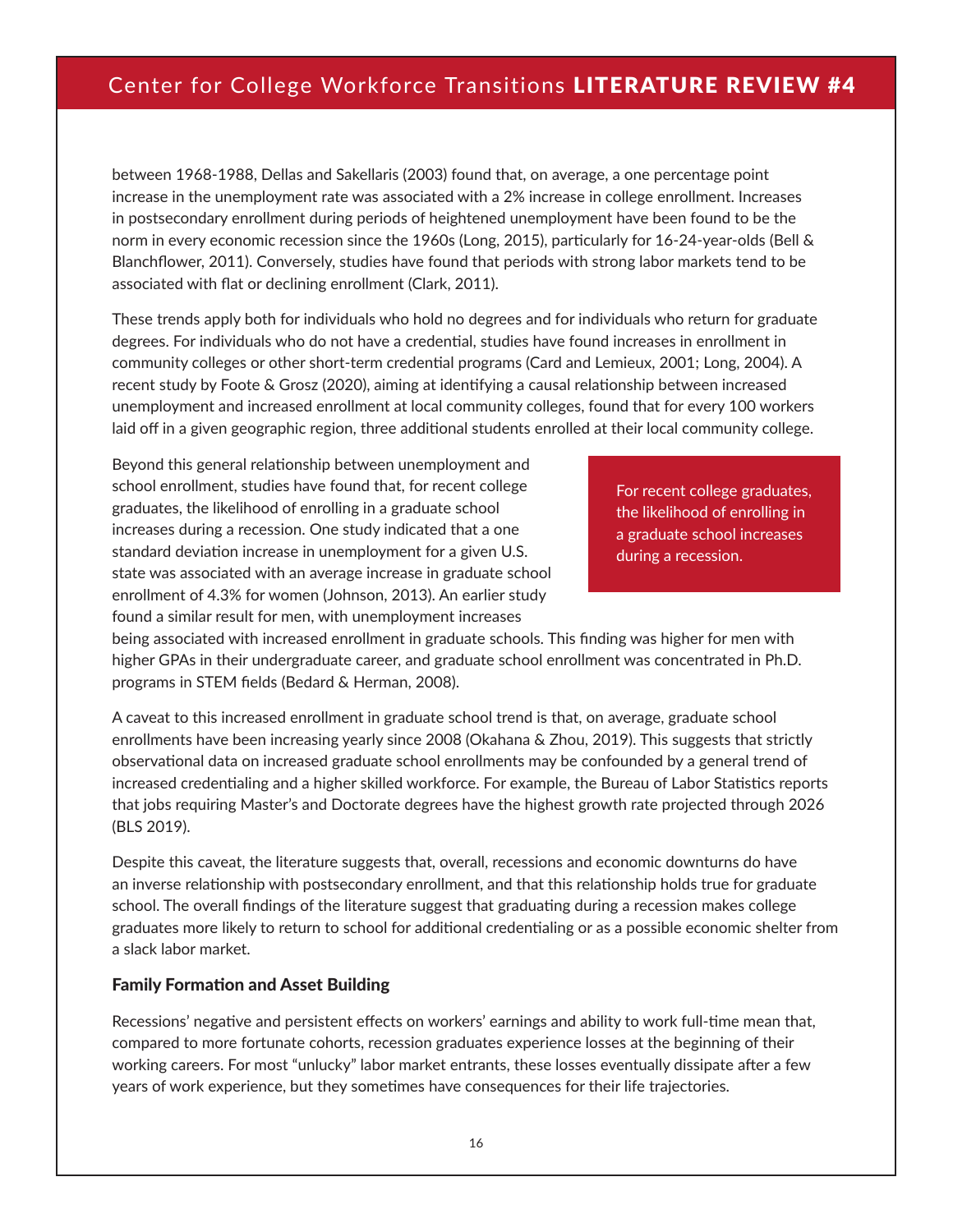One question that researchers have explored is how recession graduates compare to their more fortunate counterparts in achieving the typical milestones of economic independence and success as young adults. These milestones often take the form of asset holding or asset building, such as owning a home, owning a vehicle, and having enough wealth to live apart from one's parents. Other outcomes of interest concern individuals' ability to form a family, where marriage rates and birthrates are often used as indicators for young workers' economic independence and financial security. As recession graduates stand at a disadvantage, the expectation is usually a lower likelihood of achieving certain milestones within a certain timeframe.

A study using the Current Population Survey found that a one percentage increase in the unemployment rate at the time of graduation resulted, on average, in a 0.05 increase in the number of individuals that a graduate lives with during the five years after graduating. Roughly 1 in 20 men live with either roommates or their parents during economic recessions (Kawaguchi & Kondo, 2018). Exploring patterns of intergenerational cohabitation, the authors concluded that the trend was largely driven by men living with their parents for up to five years after graduation.

Some evidence suggests that recession graduates are less likely to be married or have kids at midlife compared to non-recession graduates. One study found that men who graduate during periods of high unemployment were less likely to be married or have children at age 45. The effects for women seem to be different: women graduating during recessions were more likely to have children and were no different compared to their counterparts in their marriage rates (Maclean, Covington, & Sikora Kessler, 2016). Results also showed that the effects for men were largely concentrated in individuals with low-skill employment.

As mentioned above, female graduates seem to exhibit a different pattern. Some evidence suggests that economic downturns actually decrease the age at which women get married. Kondo (2012) found that a one percent increase in female unemployment is associated with, on average, a decrease of 0.416 years in the median age of marriage. Again, the effect is the opposite for men: a one percent increase in unemployment was associated with an increase of 0.178 years in the median age of marriage for men. These results, however, did not affect the overall share of women who were married by age 30 in the author's study. As a potential mechanism for the observed trend, the author suggested that women who already would have been married by age 30 without the increased unemployment were expediting the premarital courtship and increasing their search intensity, thus lowering the median age (Kondo, 2012).

Empirical results for countries other than the United States corroborate the findings for women. A recent study found that, in Germany, women graduating during economic downturns had a cumulative five-year difference in the probability of having their first child of 6.5%, meaning that the probability of having a first child in the first five years following graduation was greater for women who graduated in regions experiencing higher unemployment (Hofmann & Hohmeyer, 2016). This effect, the authors demonstrated, decreased after 5-8 years of graduation.

Results for asset holding and building paint a somewhat mixed picture. Available evidence suggests that in the long-run, recession graduates are no different than their counterparts in terms of home or car ownership in midlife. One potential mechanism to cope with hard macroeconomic conditions at the onset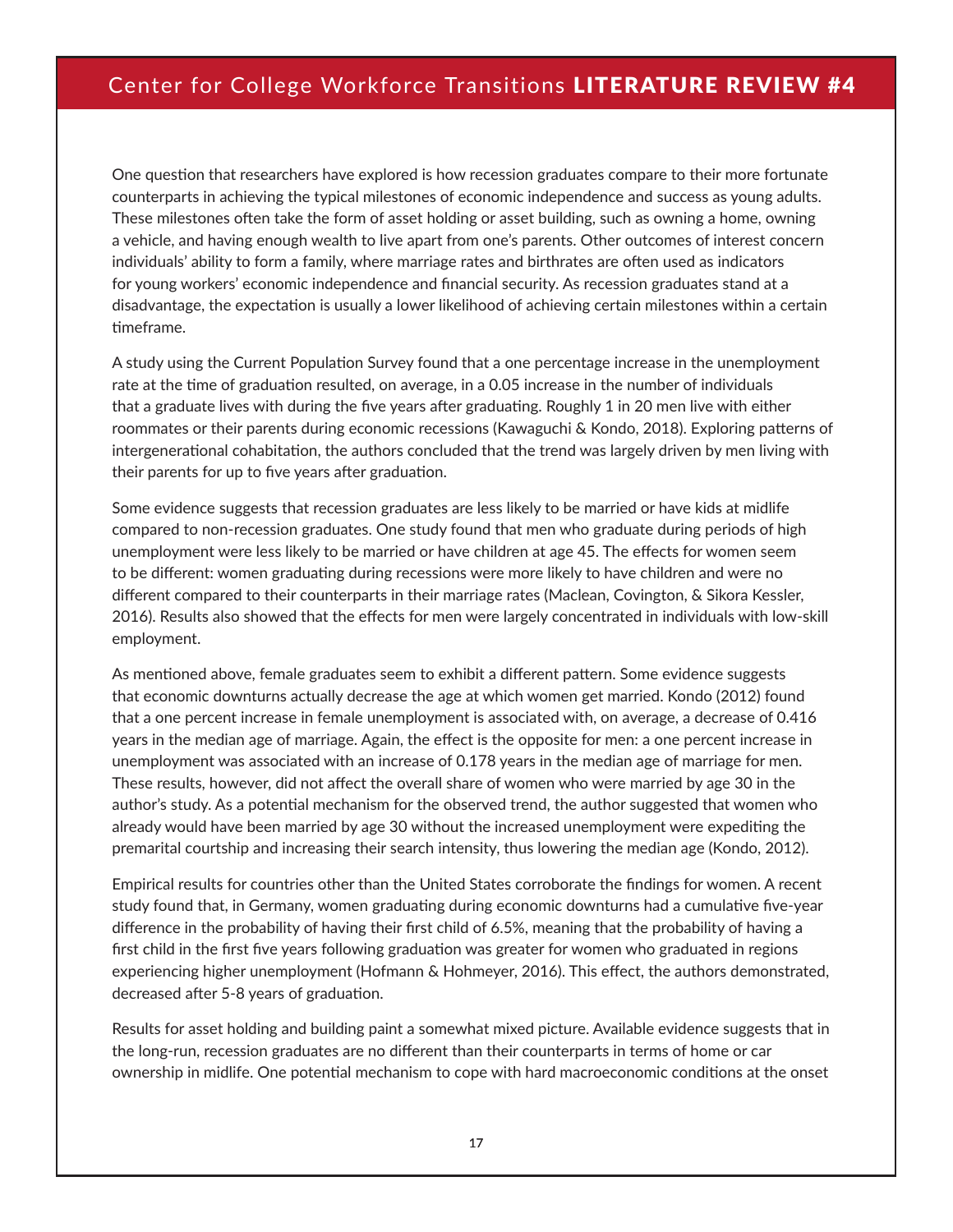of a workers career seems to be geographic mobility. A nontrivial number of young workers seem to move to places with better job prospects and lower costs of living in order to secure certain family standards (Kawaguchi & Kondo, 2020).

In sum, results in this literature suggest that graduating in a recession has the effect of delaying marriage and childbearing for men but not for women. Women, to some extent, seem to be more likely to get married earlier in life if they graduate in a recession, or at least are no different in their marriage timing than their non-recession graduate counterparts. In the long-run, asset building seems to not be affected by economic recessions. One potential coping mechanism for recession graduates seems to be geographic mobility to places with more opportunities and lower costs of living.

Graduating in a recession has the effect of delaying marriage and childbearing for men but not for women. Women, to some extent, seem to be more likely to get married earlier in life if they graduate in a recession, according to recent research.

#### Effects on Health

Of particular concern are long-term, health-related outcomes

that may be associated with entering the labor market during times of high unemployment. Economic recessions affect individuals in a very direct sense: a slack labor market reduces the number of jobs available for young workers, affecting their immediate earnings and, subsequently, their earnings and employment potential in the first years of their working careers. Some studies explore the possibility that these direct negative effects on individuals' socioeconomic wellbeing may have downstream consequences for their health during their 30s and 40s.

Following the cohorts of college graduates that finished school and entered the labor market during the recession of the early 1980s, Maclean (2013) noted indeed that self-reported health during middle-age for men in this group of graduates was relatively worse compared to cohorts that started their working lives during better economic circumstances. But the link between economic conditions at labor market entry and health outcomes later in life remains actively debated.

In general, socioeconomic circumstances and their effects on health have received wide attention in the public health literature in recent decades. Even more recently, disproportionate increases in deaths caused by suicide, liver problems, and drug overdoses in areas in the U.S. with particularly weak economies have sparked debate about whether there is a causal connection between economic circumstances and health and mortality outcomes (Ruhm, 2018). Despite this contention, the few studies that focus on the effects of recessions have yielded some notable results. More importantly, the link between conditions at entry and outcomes in midlife has been identified only in a handful of studies and in a very narrow sense, focusing, specifically, on changes in mortality and life expectancy (Sullivan & von Wachter, 2009).

Re-examining the evidence for those entering the market in the recession of the early 1980s, Schwandt and von Wachter (2020) established that the nearly four percent increase in unemployment at labor market entry that some cohorts experienced resulted in an effect that accumulates over the life cycle of individuals and results in a reduction of between 6-8 months in life expectancy. Such an effect can be rendered causal and robust to different specifications, according to the authors (Schwandt & von Wachter, 2020).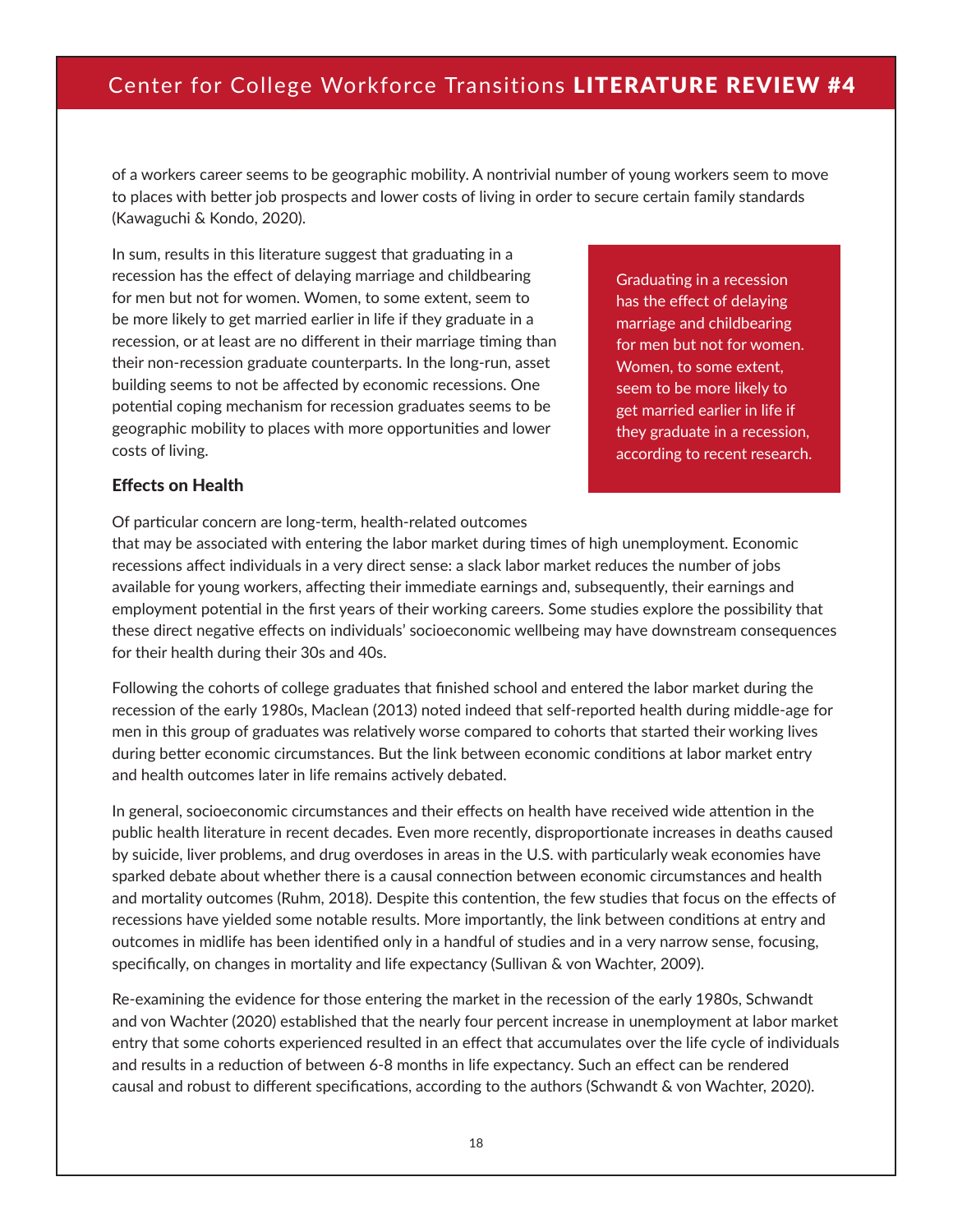Nevertheless, the practical channels through which this effect comes to fruition remain in need of further exploration.

One hypothesis states that entering the labor market in a recession makes individuals more likely to adopt unhealthy behaviors, such as smoking or drinking, or develop poor eating habits (Cutler et al., 2015). However, these behaviors have been shown to be more frequent among workers with fewer educational credentials. College graduates are, to some extent, protected from these negative outcomes (Cutler et al., 2015), which adds to the puzzle of how conditions at entry may bring about negative health effects later in life.

Some studies have found a lack of negative results altogether. Hessel and Avendano (2013) found no evidence that economic recessions at the time of graduation have negative effects for men, although they did find some negative effects for women in their 50-70s. In sum, the available evidence on downstream health effects of entering the labor market in a recession remains scarce. The effect that has been most credibly identified as causal pertains to reduced life expectancy. This effect seems to be mostly affecting men, and the channels through which the accumulated effect that results in reduced life expectancy remain still to be explored.

Graduating in a recession may have negative health effects later in life, or may have the cumulative effect of reducing life expectancy, but these findings remain under study and discussion.

#### **4. Recession effects on college graduates in the 21st century: The Great Recession & the COVID-19 pandemic**

While the findings in the literature reviewed thus far pertain to the effects of increases in unemployment in general, a separate question concerns the effects of specific recessions in particular. The negative effects on earnings and employment caused by a recession can be large because of its specific nature and magnitude. Additionally, it is also possible that the effect of a one percentage increase in unemployment on earnings and wages varies across recessions. Indeed, some evidence suggests that this effect has increased in recent years (Altonji et al., 2016; Rothstein, 2020).

The Great Recession of 2007-09 was different compared to previous recessions in at least two ways. First, the unemployment rate increase was considerably larger and steeper compared to previous recessions (Hoynes et al., 2012; Mishel et al. 2012). Unemployment went from 5% in December 2007 to more than 10% in October 2009. Subsequently, it declined very slowly at a rate of less than one percentage point per year. The national unemployment rate did not fall below 6% until 2014, and it was not until 2017 that it fell below its pre-recession level. Second, the Great Recession was followed by a period of very slow job recovery. The number of jobs did not recover to their pre-recession levels until 2014-2015. Previous recessions were followed by shorter, steeper periods of job recovery. These characteristics make the Great Recession a case study whose long-term consequences are still under scrutiny.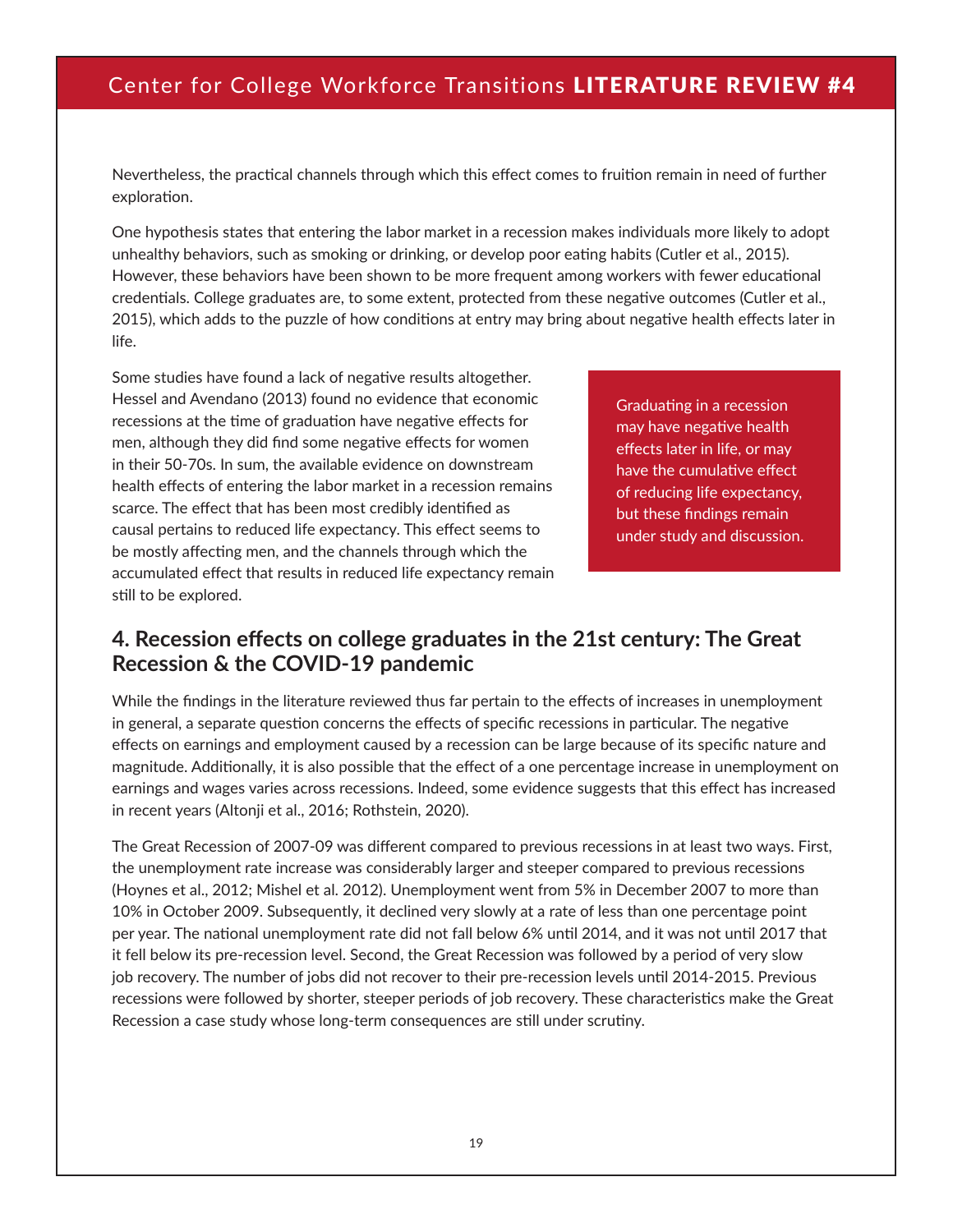Some findings suggested that the hit on earnings of the Great Recession was large, but the subsequent catch up occurred quickly. Pooling together the cohorts of college graduates who finished school and started a job after 2004, Altonji et al. (2016) found substantially larger effects of unemployment at graduation on earnings in the first year out of college. While the average effect for a large recession (4-point increase in unemployment) for the entire sample was a loss of 11.8% in annual earnings, the authors found that such effect amounts to, on average, 24% for those who graduated after 2004. These losses, however, seemed to have dissipated for college graduates after only 3 years of labor market experience.

The hit on earnings of the Great Recession was large, but the subsequent catch up occurred quickly. Earnings losses for college graduates seemed to dissipate after only 3 years of labor market experience.

More than a decade after the Great Recession, the medium- and long-term effects of the COVID-19 pandemic remain to be realized. In the short-run, the 2020 recession caused by the coronavirus has particular characteristics that set it apart from previous periods of economic downturn. Between February and April 2020, the unemployment rate increased by more than 10 percentage points. By some estimates, nationwide unemployment could have reached above 20% in the month of April. Most of this increase owes to the share of workers who were temporarily laid off and were uncertain about whether they would be called back when the economy reopened. Historically, such share has never exceeded 30%. It reached 80% in April. Thus far, job losses in 2020 have been about 50% larger than in the whole period of the Great Recession (Bartik et al., 2020).

The economic industries affected by the 2020 recession are also different. Whereas the Great Recession was characterized by sizable losses in the numbers of jobs in manufacturing and construction (Mishel et al. 2012), the economic halt brought about by the pandemic mostly hit the service industries, with leisure and hospitality seeing employment drop by half between February and April, and large losses in retail trade. A decade ago, the sectoral composition of unemployment was quite different. Jobs in construction and durable goods manufacturing declined the most in the Great Recession, while low-wage services were relatively insulated.

Employment bounced back to some extent between May and June of 2020. Examining the composition of the sectors that experienced initial drops and subsequent rebounds in employment, some recent analyses show that job losses were disproportionally concentrated among low-wage workers, for whom employment remains about 20% lower compared to February of 2020 (Cajner et al., 2020). It seems like the pandemic-caused recession triggered a dramatic rise in unemployment concentrated in a few sectors, followed a moderately rapid recovery for specific segments of the labor market. The question of whether other segments of the labor market will recover soon is an open one.

While the most apparent consequences of the 2020 recession are being experienced by workers without a college degree, previous research suggest that recent college graduates can be expected to experience losses in their earnings in the years to come as a result of the overall macroeconomic conditions defining the current labor market. The question of how recent, current and soon-to-be graduates might be affected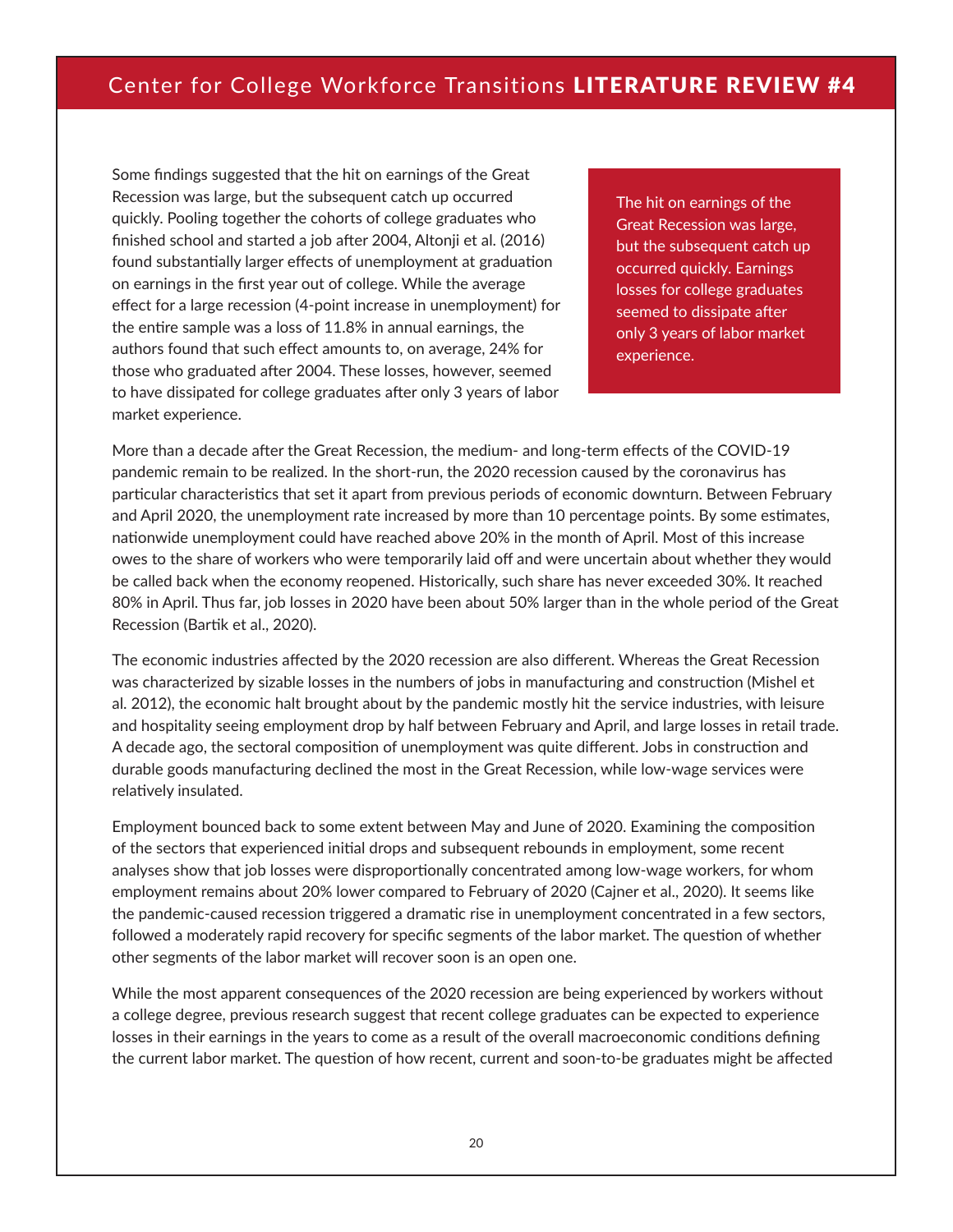by the current recession is of crucial importance, especially given some recent evidence showing that opportunities for new graduates have been on a steady decline since before the Great Recession of 2007- 09.

In a recent study, Rothstein (2020) argued that a structural break seems to have taken place in the mid-2000s that created a sharp distinction between the cohorts graduating before and after 2005. The employment rate for new cohorts of graduates has been steadily declining in a secular trend that started in the mid-2000s and continues to the present. In the period between 2011-2019, the aftermath of the Great Recession, the overall employment rate increased, but the employment rate for new entrants remained stagnant. That is, new graduates did not find increased work opportunities upon entry to the labor market in recent years, despite entering in a period of historically low unemployment.

Rothstein (2020) argued that the employment rates for those who entered the labor market in 2010 are 1.6% lower than would have been predicted based on previous employment trends. For 2017 entrants, the employment rate was about 5% lower than would have been predicted. Wages, conversely, for those who entered in the years after the Great Recession appear to be higher than would have been predicted. If there is a distinctive story about the Great Recession, it does not concern its potential scarring effects, but rather has to do with some structural change in the labor market that has put new graduates at a relative disadvantage since the mid-2000s (Rothstein, 2020). It remains to be seen how this secular trend will interact with the immediate effects of the 2020 pandemic, which have disproportionally affected particular segments of the labor market where workers are not college degree holders.

#### **5. Practical Implications**

This review shows that recessions have an effect on college graduates entering the labor market that is independent of their individual characteristics and, ultimately, presents itself beyond their control. As recessions are periods of great uncertainty that can bring feelings of insecurity and affect young adults' mental health, it is important to note at the outset that struggles following college graduation are not a matter of personal failure. As this review of the research shows, equally capable, qualified,

Recession graduates are more likely to find starting jobs that do not match their level of skill and/or interests.

and skilled individuals exhibit disparate outcomes right out of college just by virtue of entering the labor market when jobs are scarce and the unemployment rate is high.

That acknowledged, the research reviewed here is instructive for advancing our thinking on what college graduates can expect, and the potential strategies they can adopt to effectively cope with the COVID-19 pandemic and its accompanying recession.

Recession graduates are more likely to find starting jobs that do not match their level of skill and/or interests. A fact about recessions is that employers may opportunistically inflate the skill or experience requirements for positions in their firms in order to maintain productivity (Hershbein and Kahn, 2018; Modestino et al. 2016). Younger workers and new entrants may be affected by this shift in the structure of the labor market and may have to take positions typically filled by individuals with lesser levels of skill.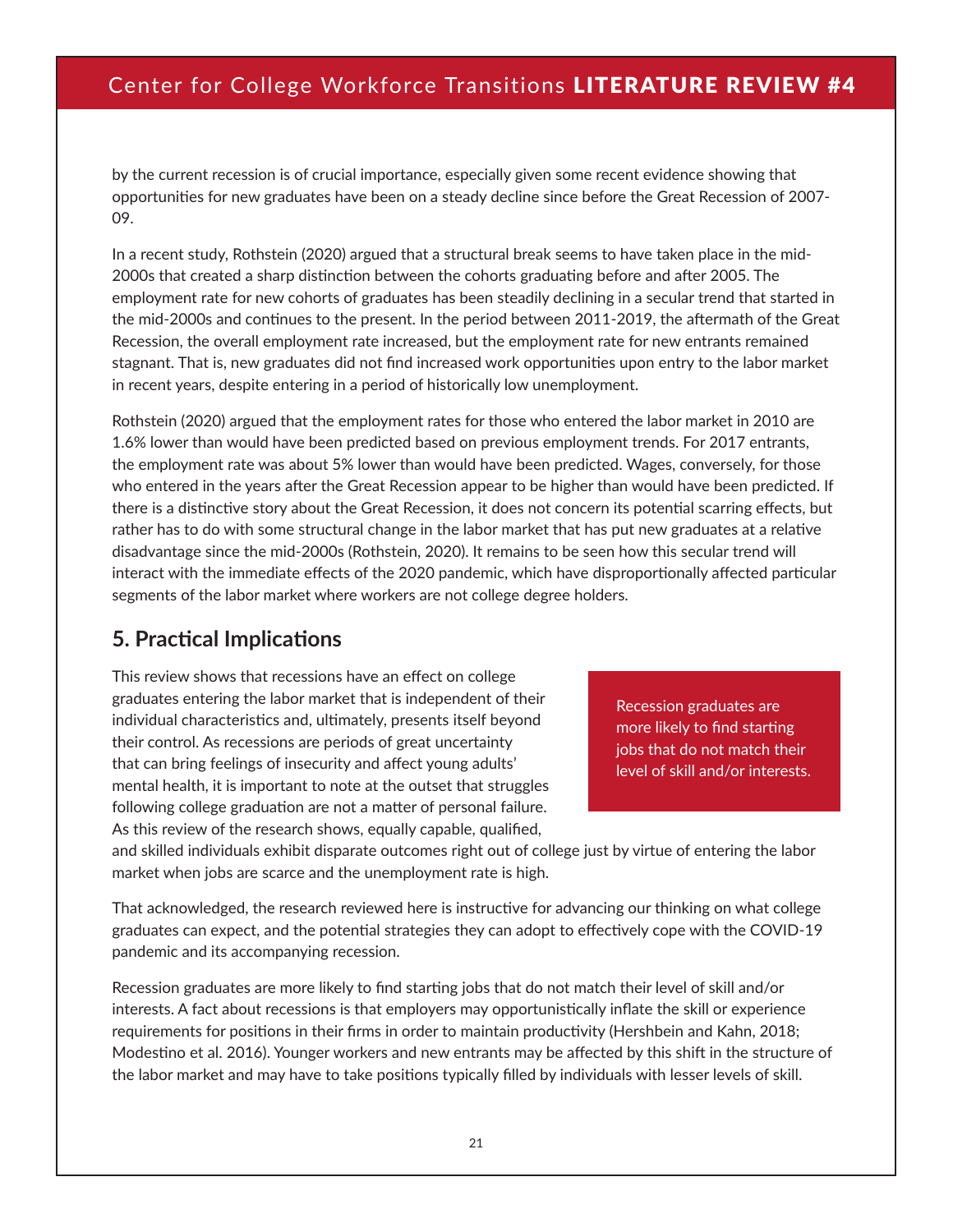Although one's starting position can generate long-term consequences, these consequences are not all equal; some positions are good steppingstones for career advancement while others can hinder advancement in a more permanent way. Workers in the long-run can benefit from continuously developing job search skills in order to find a better match that offers more prospects for promotion or wage growth. Job search skills include networking, resume building, cover letter writing, interviewing skills, finding job opportunities, etc.

Workers in the long-run can benefit from continuously developing job search skills in order to find a better employer.

Frequent job mobility is a fact of working life for virtually all workers under normal circumstances. Young workers move quite a bit during their first years of work experience, and these frequent moves between employers allow them to attain better paying jobs. As noted earlier, recession graduates are likely to start in worse starting jobs as a result of the economic downturn. Young workers can benefit from alternative opportunities that become rapidly available as the economy recovers –that is, staying aware of potential opportunities is particularly important as workers get re-matched with new jobs during periods of economic recovery. This may require individuals to consciously develop internal (e.g., career adaptability) and external resources (e.g., support network) to enable themselves to cope with unstable labor market and frequent job transitions (Savickas, 2012).

Starting in a "bad economy" can be difficult and discouraging. Nevertheless, job market signals remain important through the first years of young workers professional lives. Constant development or acquisition of new skills will always be relevant, particularly in this everchanging economy environment. Job requirements and desired competencies may change rapidly due to the rise of new technology or social unrest. Therefore, students are encouraged to keep attention on needed skillset by desired industry or career path, and even more so when workers climb up job and wage ladders during post-recession recoveries.

In a similar vein, if circumstances are favorable, new graduates may be benefit from pursuing further formal education credentials. Considering further postgraduate education is important in several respects. In recessions, jobs become scarce and it becomes difficult to secure good-fitting full-time employment. Attending graduate or professional school can be a Job requirements and desired competencies may change rapidly due to the rise of new technology or social unrest. Therefore, students are encouraged to keep attention on needed skillset by desired industry or career path, and even more so when workers climb up job and wage ladders during post-recession recoveries.

part-time alternative, with the prerequisite that personal circumstances and cost-benefit calculations make enrolling in school a realistic possibility. If personal finances or available financial aid makes it possible, research shows that further education serves as a signal of higher skills and makes workers more versatile in the pursuit of opportunities during times of economic recovery.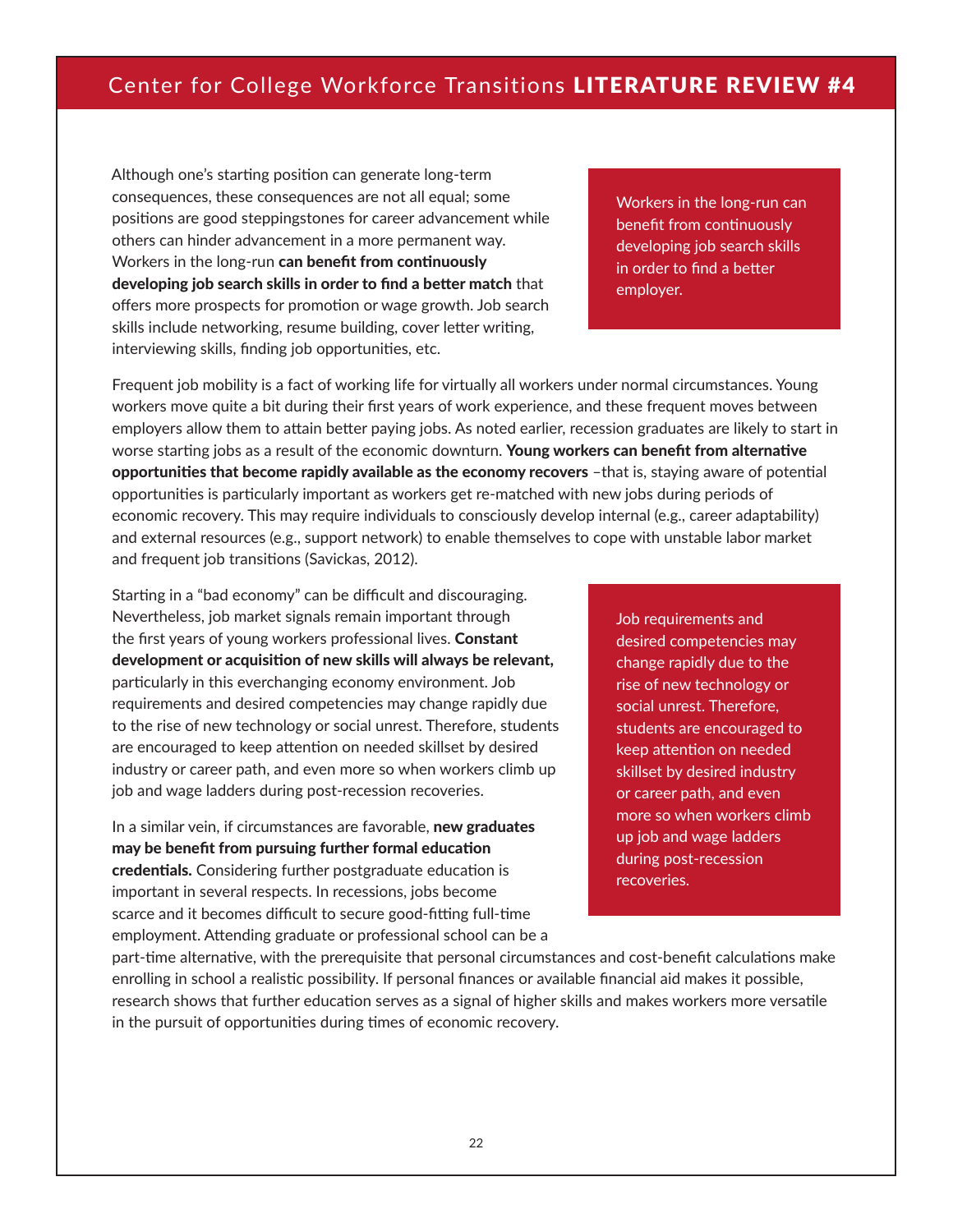Additionally, it is worth keeping in mind that despite the negative effects, college graduates exhibit much better results at the beginning of their professional lives than workers who lack a college credential. All in all, a college degree remains an important source of protection against the ups and downs of economic cycles. It is thus worth noting that extra attention and support is needed for young people with disadvantageous education resources and access.

Higher education administrators, counselors and faculty might use the insights from the research reviewed here in order to inform their advising role. It is important to help graduating students calibrate their expectations according to the macroeconomic circumstances, help them know what to expect as they enter the labor market, and educate them in the dynamics that may affect their earnings, employment, health and other outcomes in the first few years out of college. Awareness of the obstacles but also a better understanding of the paths to recovery might be useful tools to approach the market for young new entrants.

In addition, higher education plays a critical role in developing students' career competencies, which can make students more resilient when facing changes and challenges after graduating from college and transitioning to workforce. Well-designed career intervention programs, events, and curriculums can not only help students build specific skills such as interview and networking but also boost students' sense of future planning, self-management, confidence, etc.

Finally, policy makers aware of this research might be better suited to design employment and assistance policies that can aid recession labor market entrants. A better understanding of the trajectories of workers in their first years out of college can help design and implement strategies to ameliorate this structural source of inequality.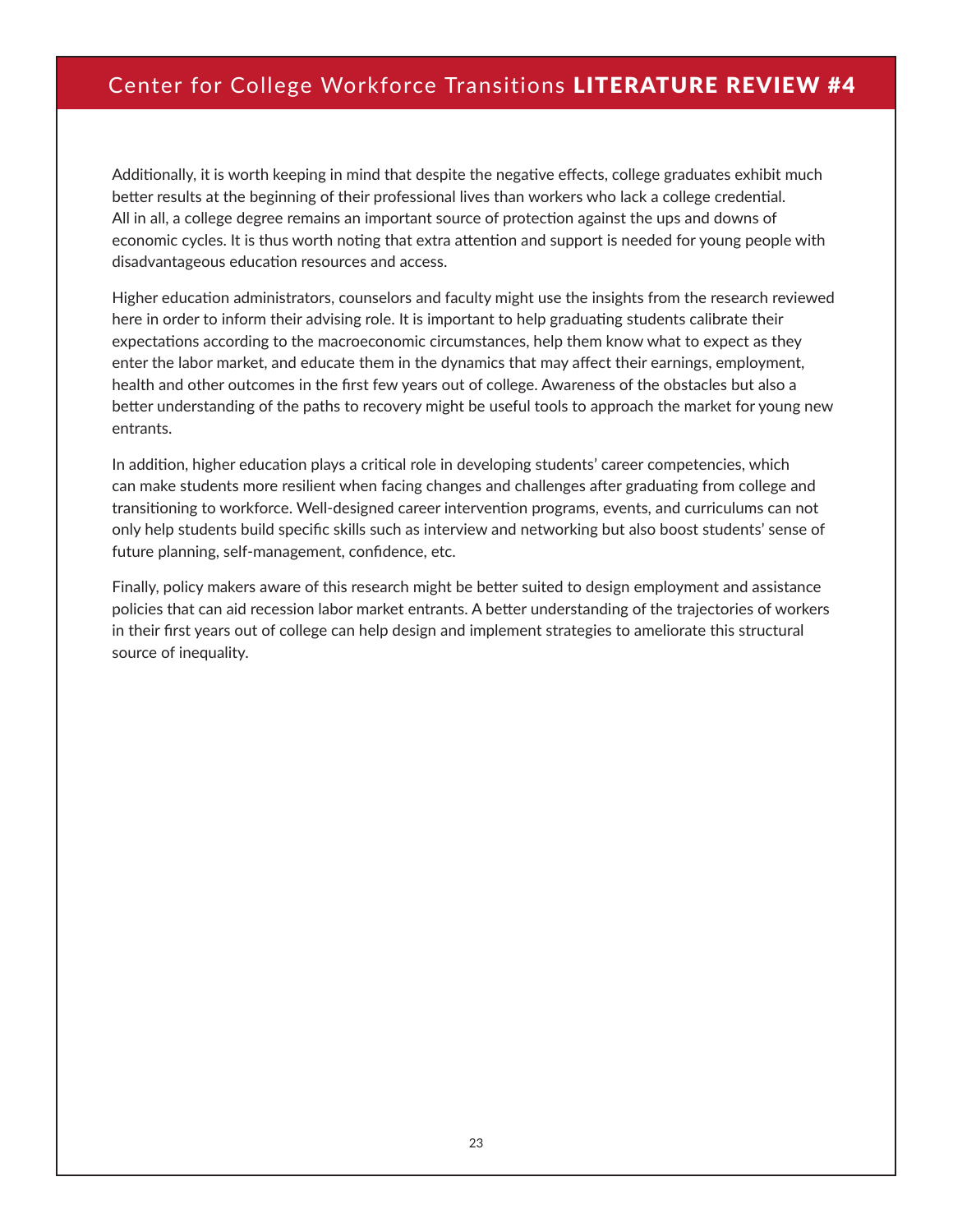#### **References**

- Altonji, J. G., Kahn, L. B., & Speer, J. D. (2016). Cashier or consultant? Entry labor market conditions, field of study, and career success. *Journal of Labor Economics, 34*(S1), S361-S401.
- Bartik, A. W., Bertrand, M., Lin, F., Rothstein, J., & Unrath, M. (2020). Measuring the labor market at the onset of the COVID-19 crisis. National Bureau of Economic Research. (No. w27613). Retrieved from: <https://www.nber.org/papers/w27613>
- Bedard, K. & Herman, D. A. (2008). Who goes to graduate/professional school? The importance of economic fluctuations, undergraduate field, and ability. *Economics of Education Review 27,* 197-210.
- Bell, D. N., & Blanchflower, D. G. (2011). Young people and the Great Recession. *Oxford Review of Economic Policy, 27*(2), 241-267.
- Brunner, B., & Kuhn, A. (2014). The impact of labor market entry conditions on initial job assignment and wages. *Journal of Population Economics, 27*(3), 705-738.
- Bureau of Labor Statistics. (2019). Projected 2016-26 growth rate in occupational employment by typical 2016 entry-level education. Retrieved from: [https://www.bls.gov/spotlight/2019/education](https://www.bls.gov/spotlight/2019/education-projections/home.htm)[projections/home.htm](https://www.bls.gov/spotlight/2019/education-projections/home.htm)
- Cajner, T., Crane, L. D., Decker, R. A., Grigsby, J., Hamins-Puertolas, A., Hurst, E., Kurz, C. & Yildirmaz, A. (2020). The US labor market during the beginning of the pandemic recession. National Bureau of Economic Research. (No. w27159). Retrieved from: <https://www.nber.org/papers/w27159>
- Choi, E. J., Choi, J., & Son, H. (2020). The Long-Term Effects of Labor Market Entry in a Recession: Evidence from the Asian Financial Crisis. *Available at SSRN 3431443.*
- Clark, D. (2011). Do recessions keep students in school? The impact of youth unemployment on enrolment in post‐compulsory education in England. *Economica, 78*(311), 523-545.
- Clark, K. B., & Summers, L. H. (1982). Labour force participation: timing and persistence. *The review of economic studies, 49*(5), 825-844.
- Cutler, D. M., Huang, W., & Lleras-Muney, A. (2015). When does education matter? The protective effect of education for cohorts graduating in bad times. *Social Science & Medicine, 127,* 63-73.
- Fernández-Kranz, D., & Rodríguez-Planas, N. (2018). The Perfect Storm: Graduating during a Recession in a Segmented Labor Market. *ILR Review, 71*(2), 492-524.
- Foote, A., & Grosz, M. (2019). The effect of local labor market downturns on postsecondary enrollment and program choice. *Education Finance and Policy,* 1-50.
- Genda, Y., Kondo, A., & Ohta, S. (2010). Long-term effects of a recession at labor market entry in Japan and the United States. *Journal of Human resources, 45*(1), 157-196.
- Gibbons, R., & Waldman, M. (2006). Enriching a theory of wage and promotion dynamics inside firms. *Journal of Labor Economics, 2*4(1), 59-107.
- Hershbein, B., & Kahn, L. B. (2018). Do recessions accelerate routine-biased technological change? Evidence from vacancy postings. *American Economic Review, 108*(7), 1737-72.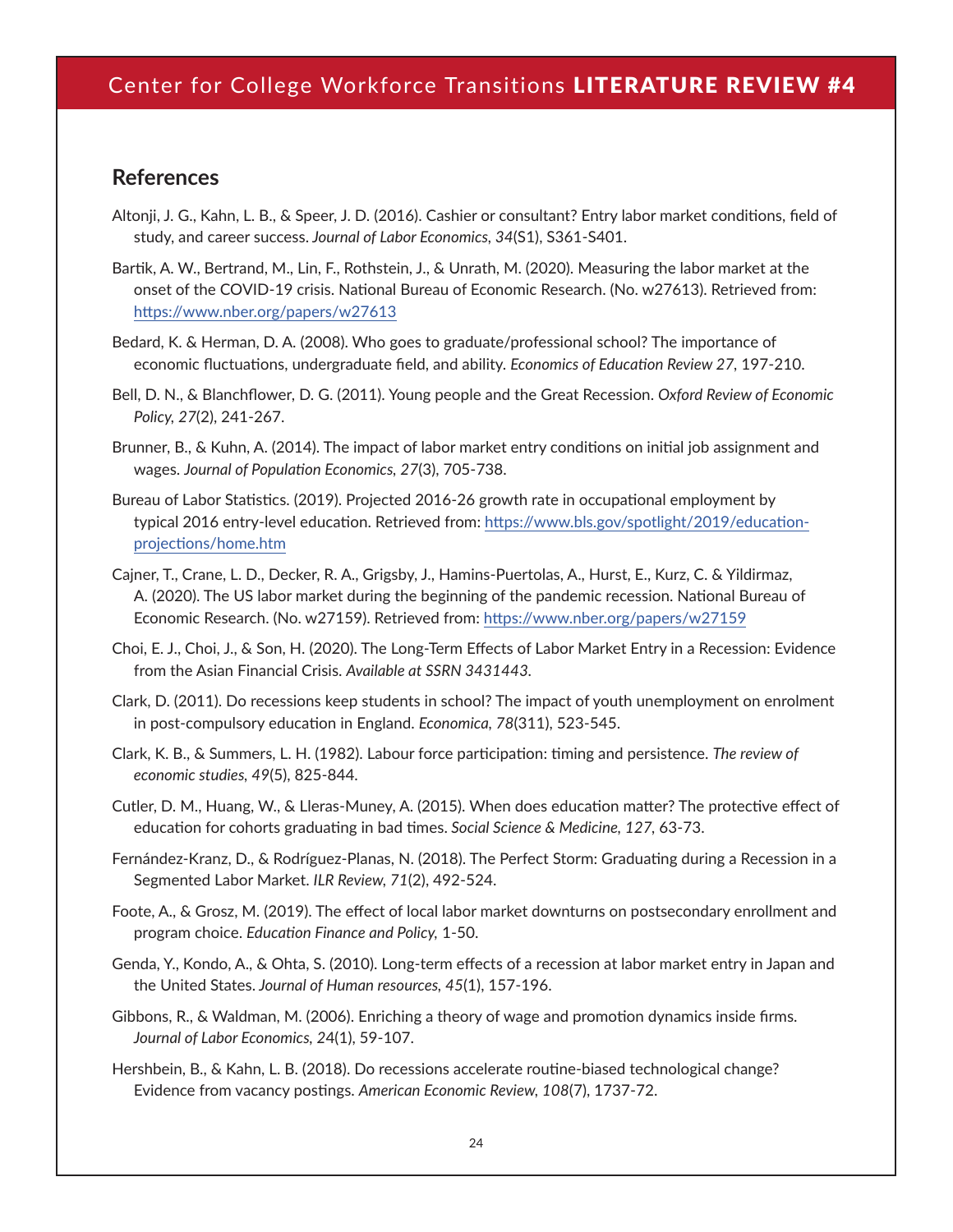- Hessel, P., & Avendano, M. (2013). Are economic recessions at the time of leaving school associated with worse physical functioning in later life?. *Annals of epidemiology, 23*(11), 708-715.
- Hofmann, B., & Hohmeyer, K. (2016). The effect of the business cycle at college graduation on fertility. *Economics of Education Review, 55,* 88-102.
- Hoynes, H., Miller, D. L., & Schaller, J. (2012). Who suffers during recessions?. *Journal of Economic perspectives, 26*(3), 27-48.
- Johnson, M. T. (2013). The impact of business cycle fluctuations on graduate school enrollment. *Economics of Education Review 34,* 122-134.
- Jovanovic, B. (1979). Firm-specific capital and turnover. *Journal of political economy, 87*(6), 1246-1260.
- Kahn, L. B. (2010). The long-term labor market consequences of graduating from college in a bad economy. *Labour economics, 17*(2), 303-316.
- Kawaguchi, D. & Kondo, A. (2020). The effects of graduating from college during a recession on living standards. *Economic Inquiry, 58*(1), 283-293.
- Kawaguchi, D. & Kondo, A. (2018). The effects of graduating from college during a recession on asset holdings. *CREPE discussion paper No. 5.*
- Kondo, A. (2012). Gender-specific labor market conditions and family formation. *Journal of Population Economics, 25*(1), 151-174.
- Kondo, A. (2015). Differential effects of graduating during a recession across gender and race. *IZA Journal of Labor Economics, 4*(1), 23.
- Kwon, I., Milgrom, E. M., & Hwang, S. (2010). Cohort effects in promotions and wages evidence from Sweden and the United States. *Journal of Human Resources, 45*(3), 772-808.
- Liu, K., Salvanes, K. G., & Sørensen, E. Ø. (2016). Good skills in bad times: Cyclical skill mismatch and the long-term effects of graduating in a recession. *European Economic Review, 84,* 3-17.
- Long, B. T. (2015). The financial crisis and college enrollment: How have students and their families responded? In J. R. Brown & C. M. Hoxby (Eds.) *How the financial crisis and Great Recession affected higher education* (pp. 209-234). The University of Chicago Press.
- Long, B. T. (2004). How have college decisions changed overtime? An application of the conditional logistic choice model. *Journal of Econometrics 121*(1-2), 271-296.
- Maclean, J. C. (2013). The health effects of leaving school in a bad economy. *Journal of Health Economics, 32*(5), 951-964.
- Maclean, J. C., Covington, R., & Sikora Kessler, A. (2016). Labor market conditions at school-leaving: Longrun effects on marriage and fertility. *Contemporary Economic Policy, 34*(1), 63-88.

Mishel, L., Bivens, J., Gould, E., & Shierholz, H. (2012). *The state of working America.* Cornell University Press.

Modestino, A. S., Shoag, D., & Ballance, J. (2016). Downskilling: changes in employer skill requirements over the business cycle. *Labour Economics, 41*, 333-347.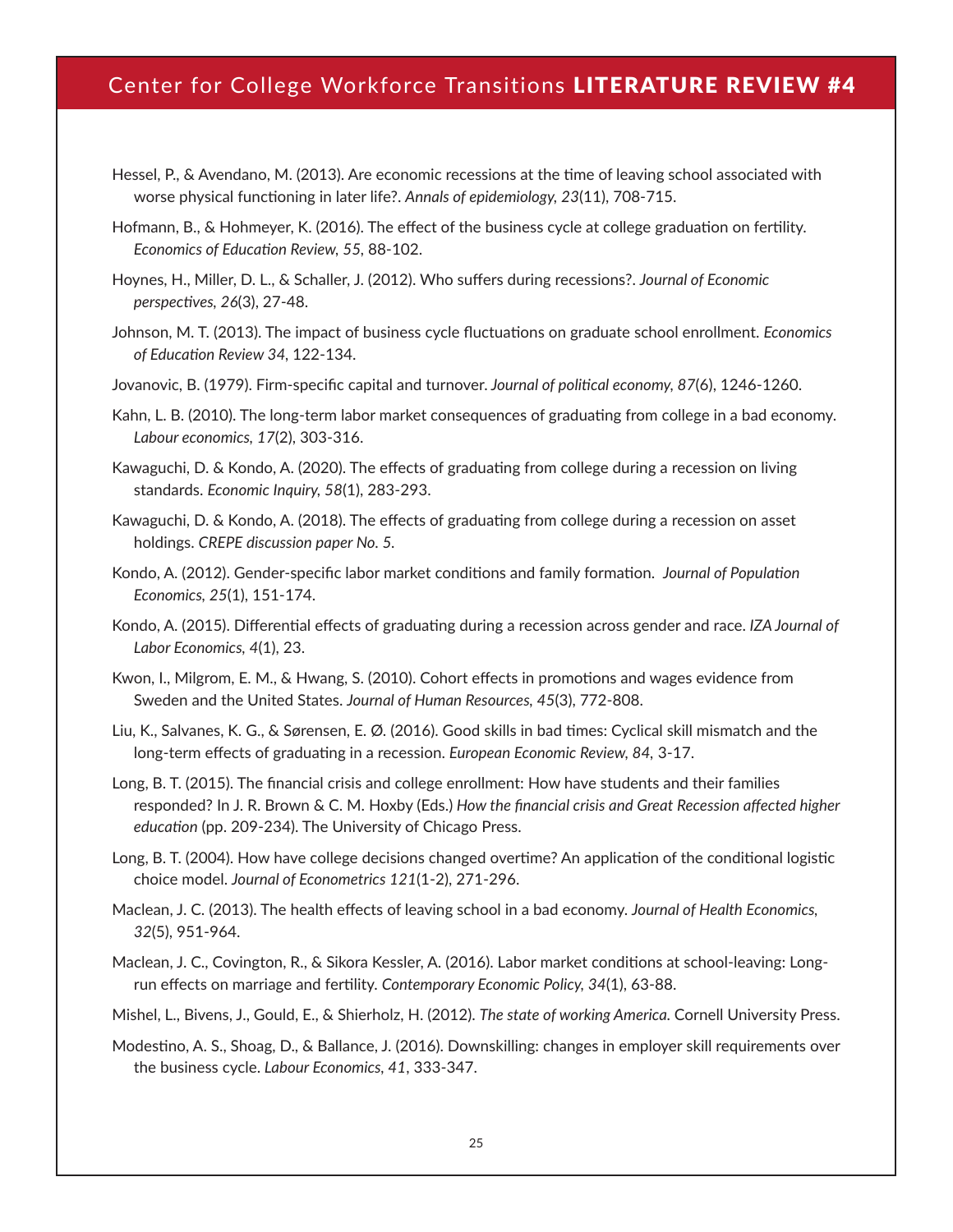- Okahana, H., & Zhou, E. (2019). Graduate enrollment degrees: 2008 to 2018. Council of Graduate Schools Report. Retrieved from [https://cgsnet.org/ckfinder/userfiles/files/CGS\\_GED18\\_Report\\_web.pdf](https://cgsnet.org/ckfinder/userfiles/files/CGS_GED18_Report_web.pdf)
- Oreopoulos, P., Von Wachter, T., & Heisz, A. (2012). The short-and long-term career effects of graduating in a recession. *American Economic Journal: Applied Economics, 4*(1), 1-29.
- Oyer, P. (2006). Initial labor market conditions and long-term outcomes for economists. Journal of *Economic Perspectives, 20*(3), 143-160.
- Rothstein, J. (2020). The Lost Generation? Labor Market Outcomes for Post Great Recession Entrants. EML UC Berkeley working paper, available: [https://eml.berkeley.edu/~jrothst/workingpapers/rothstein\\_](https://eml.berkeley.edu/~jrothst/workingpapers/rothstein_lostgeneration_may2020.pdf) [lostgeneration\\_may2020.pdf](https://eml.berkeley.edu/~jrothst/workingpapers/rothstein_lostgeneration_may2020.pdf)
- Ruhm, C. J. (2018). *Deaths of despair or drug problems?* (No. w24188). National Bureau of Economic Research.
- Ryder, N. (1965). The cohort as a concept in the study of social change. *American Sociological Review, 30*(6), 843-861.
- Savickas, M. L. (2012). Life design: A paradigm for career intervention in the 21st century. *Journal of Counseling & Development, 90*(1), 13-19.
- Schwandt, H., & von Wachter, T. (2019). Unlucky cohorts: Estimating the long-term effects of entering the labor market in a recession in large cross-sectional data sets. *Journal of Labor Economics, 37*(S1), S161-S198.
- Schwandt, H., & von Wachter, T. (2020). *Socioeconomic decline and death: Midlife impacts of graduating in a recession* (No. w26638). National Bureau of Economic Research.
- Speer, J. D. (2016). Wages, hours, and the school-to-work transition: the consequences of leaving school in a recession for less-educated men. *The BE Journal of Economic Analysis & Policy, 16*(1), 97-124.
- Sullivan, D., & Von Wachter, T. (2009). Job displacement and mortality: An analysis using administrative data. *The Quarterly Journal of Economics, 124*(3), 1265-1306.
- Topel, R. H., & Ward, M. P. (1992). Job mobility and the careers of young men. *The Quarterly Journal of Economics, 107*(2), 439-479.
- Wozniak, A. (2010). Are college graduates more responsive to distant labor market opportunities?. *Journal of Human Resources, 45*(4), 944-970.